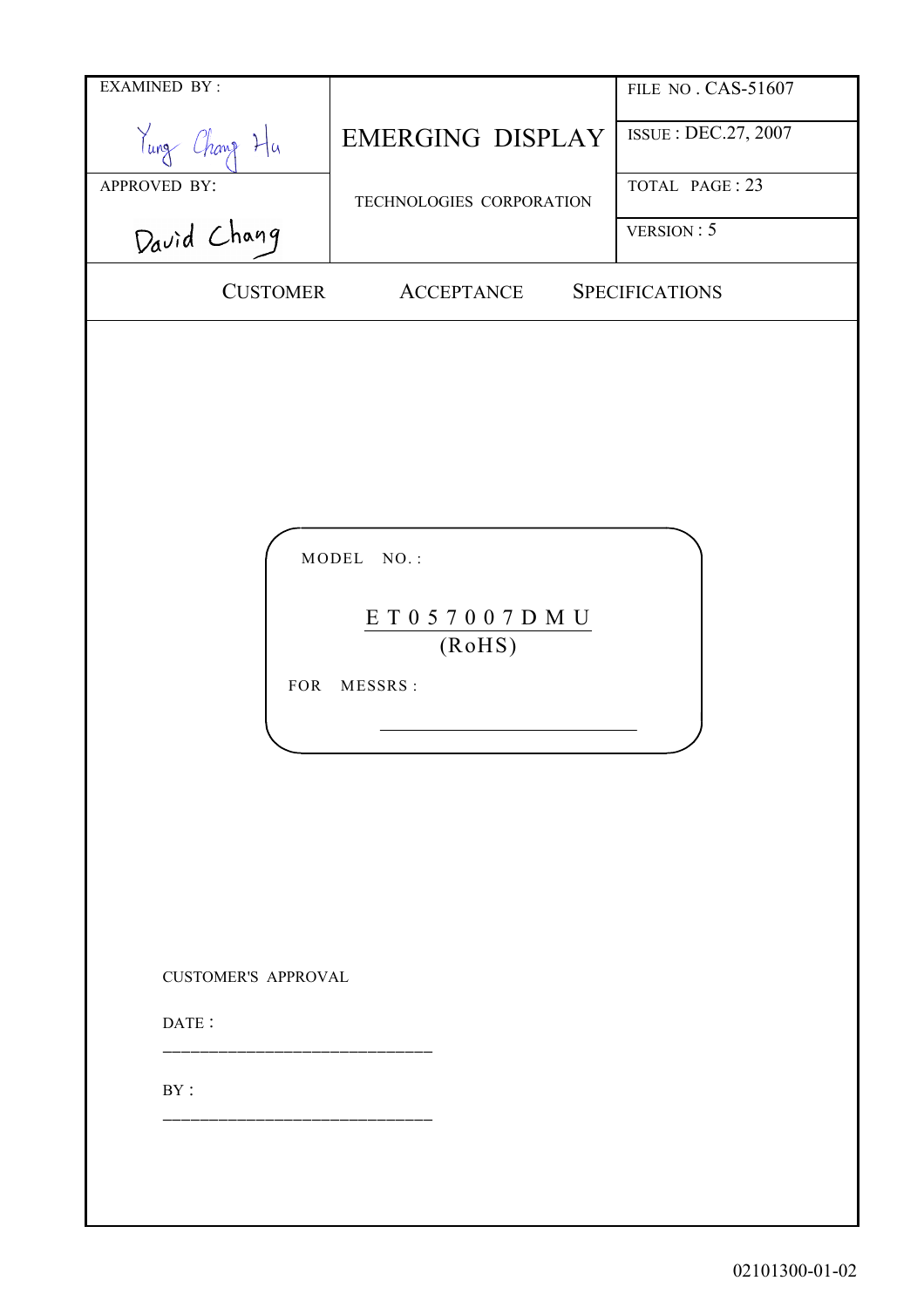| EMERGING DISPLAY |                          |                                                                     | MODEL NO.                                                                                                                                                                                  | <b>VERSION</b>       | PAGE              |
|------------------|--------------------------|---------------------------------------------------------------------|--------------------------------------------------------------------------------------------------------------------------------------------------------------------------------------------|----------------------|-------------------|
|                  | TECHNOLOGIES CORPORATION |                                                                     | ET057007DMU(RoHS)                                                                                                                                                                          | 5                    | $0 - 1$           |
|                  |                          |                                                                     | DOC. FIRST ISSUE                                                                                                                                                                           |                      |                   |
| RECORDS          | OF                       | <b>REVISION</b>                                                     |                                                                                                                                                                                            |                      | MAY.24, 2007      |
|                  | <b>REVISED</b>           |                                                                     |                                                                                                                                                                                            |                      |                   |
| DATE             | PAGE<br>NO.              |                                                                     | SUMMARY                                                                                                                                                                                    |                      |                   |
| JUN.12, 2007     | 3                        | <b>PARAMETER</b>                                                    | 4. ELECTRICAL CHARACTERISTICS<br><b>SYMBOL</b><br>CONDITION<br>MIN.<br>TYP.<br><b>UNIT</b><br><b>REMARK</b><br>MAX.                                                                        |                      |                   |
|                  |                          | OUTPUT HIGH VOLTAGE                                                 | <b>VOH</b><br>$0.8*VCC$<br><b>VCC</b><br>$IOH = 400\mu A$<br>$\mathbf V$                                                                                                                   |                      |                   |
|                  |                          | <b>PARAMETER</b><br>OUTPUT HIGH VOLTAGE                             | <b>SYMBOL</b><br><b>CONDITION</b><br>MIN.<br>TYP.<br>MAX.<br><b>UNIT</b><br><b>REMARK</b><br><b>VOH</b><br>IOH = $-400\mu A$ 0.8*VCC<br><b>VCC</b><br>V                                    |                      |                   |
|                  | $\overline{4}$           |                                                                     | 5.1 DIGITAL PARALLEL RGB INTERFACE                                                                                                                                                         |                      |                   |
|                  |                          | ADD:<br><b>SIGNAL</b><br><b>DEN</b>                                 | <b>ITEM</b><br><b>SYMBOL</b><br><b>MIN</b><br><b>SETUP TIME</b><br>10<br>Tesu                                                                                                              | TYP.<br>MAX          | <b>UNIT</b><br>ns |
|                  |                          | <b>DCLK</b>                                                         |                                                                                                                                                                                            |                      |                   |
|                  |                          |                                                                     | DCLK                                                                                                                                                                                       |                      |                   |
|                  | $5 - 6$                  | DATA<br>First data                                                  | Last data<br>2nd data<br>Findels<br>DATA<br>6. OPTICAL CHARACTERISTICS $\rightarrow$ OPTICAL CHARACTERISTICS (NOTE1)                                                                       | $\langle -2n$ d data | Lentdate          |
|                  |                          | $_{\rm M}$<br><b>SYMBOL</b><br>$I$ $T$ $E$<br><b>THE BRIGHTNESS</b> | MAX. UNIT REMARK<br><b>CONDITION</b><br>MIN.<br>TYP.<br>$\theta x=0^{\circ}$ , $\theta y=0$                                                                                                |                      |                   |
|                  |                          | <b>MODULE</b><br><b>COLOR OF</b><br>WHITE<br>CIE                    | 400<br>450<br>cd/m<br>$IF = 40mA$<br>0.26<br>0.31<br>0.36<br>$\theta x=0^{\circ}$ , $\theta y=0^{\circ}$<br>(5)<br>0.30<br>0.40<br>0.35<br>$IF = 40mA$<br>0.56<br>0.61<br>0.66             |                      |                   |
|                  |                          | <b>RED</b><br>COORDINATE<br><b>SYMBOI</b>                           | NTSC: 50%<br><b>REMARK</b><br><b>CONDITION</b><br><b>UNIT</b><br>MIN.<br>TYP.<br>MAX.                                                                                                      |                      |                   |
|                  |                          | THE BRIGHTNESS<br>$\mathbf{B}$<br>OF<br><b>MODULE</b><br>WHITE      | $\begin{array}{cc} \theta x\!\!=\!\!0^\circ\;,\quad \theta y\!\!=\!\!0'\\ \text{IF}=\!40\text{mA} \end{array}$<br>400<br>450<br>cd/m<br>(5)<br>031<br>0.36<br>0.26<br>0.30<br>0.35<br>0.40 |                      |                   |
|                  |                          | <b>COLOR OF</b><br><b>RED</b><br>CIE<br><b>GREEN</b><br>COORDINATE  | 061<br>0.66<br>0.56<br>$\theta x=0^{\circ}$ , $\theta y=0^{\circ}$<br>0.36<br>0.41<br>$IF = 40mA$<br>(6)<br>0.28<br>0.33<br>0.38<br>NTSC: 50 %<br>0.56<br>0.61                             |                      |                   |
|                  |                          | <b>BLUE</b>                                                         | 0.14<br>0.19<br>0.12                                                                                                                                                                       |                      |                   |
|                  |                          |                                                                     | NOTE (5): THE 100% TRANSMISSION IS DEFINED AS THE TRANSMISSION<br>OF LCD PANEL WHEN ALL THE INPUT TERMINALS OF                                                                             |                      |                   |
|                  |                          |                                                                     | MODULE ARE ELECTRICALLY OPENED. $\rightarrow$                                                                                                                                              |                      |                   |
|                  |                          |                                                                     | BRIGHTNESS MEASURED WHEN LCD IS AT "WHITE STATE"<br>ADD NOTE (6): THE 100% TRANSMISSION IS DEFINED AS THE                                                                                  |                      |                   |
|                  |                          |                                                                     | TRANSMISSION OF LCD PANEL WHEN ALL THE INPUT                                                                                                                                               |                      |                   |
|                  | 10                       | 10. INTERFACE SIGNAL                                                | TERMINALS OF MODULE ARE ELECTRICALLY OPENED.                                                                                                                                               |                      |                   |
|                  |                          | PWCTRL                                                              | PWCTRL  <br>LEDCTRL REMARK                                                                                                                                                                 |                      |                   |
|                  |                          |                                                                     | LOGIC<br>H<br>H<br>$IF = 40mA$<br><b>LEVEL</b><br>H<br>$IF = 40mA$<br>Ι.<br>$H = 3.3V$<br>L<br><b>SHUTDOWN</b><br>L<br>$L=0V$                                                              |                      |                   |
|                  |                          | 7<br><b>LEDCTRL</b>                                                 | -1<br>* LEDCTRL: WHEN ELDCTRL IS BETWEEN 0 AND 3.3V,<br>ILLNMINATION CAN BE ADJUSTED MANULLY VIA VOLTACE<br><b>CONTROL</b>                                                                 |                      |                   |
|                  |                          |                                                                     | ↓                                                                                                                                                                                          |                      |                   |
|                  |                          | <b>PWCTRL</b><br>6                                                  | <b>PWCTRL</b><br><b>LEDCTRL</b><br><b>REMARK</b><br>$\mathbf I$<br><b>LOGIC</b><br>H<br>H<br>$IF = 40mA$<br><b>LEVEL</b><br>H<br>$IF = 0mA$<br>L<br>$H = 3.3V$                             |                      |                   |
|                  |                          | <b>LEDCTRL</b><br>$\tau$                                            | L<br><b>SHUTDOWN</b><br>Ι.<br>$L = 0V$<br>-1<br>* LEDCTRL: WHEN LEDCTRL IS BETWEEN 0 AND 3.3V,<br>ILLUMINATION CAN BE ADJUSTED MANULLY VIA VOLTACE                                         |                      |                   |
|                  |                          |                                                                     | <b>CONTROL</b>                                                                                                                                                                             |                      |                   |
| JUL.18, 2007     | $\overline{2}$           | I T E M                                                             | 3.2 ENVIRONMENTAL ABSOLUTE MAXIMUM RATINGS<br>OPERATING<br><b>STORAGE</b><br><b>REMARK</b><br>MAX<br>MAX<br>MIN.<br>MIN.                                                                   |                      |                   |
|                  |                          | <b>VIBRATION</b>                                                    | $-20$ Hz, $1$ HR<br>20~500Hz(20Hz), 1HR<br>$2.45$ m/s <sup>2</sup><br>$11.76 \text{ m/s}^2$<br>$0 - 500$ Hz $(500$ Hz $)$ , 1HR<br>(0.25)<br>(1.2 G)<br>I,Y,Z,TOTAL 3HR                    |                      |                   |
|                  |                          | <b>SHOCK</b>                                                        | 10 m SECONDS<br>$29.4 \text{ m/s}^2$<br>490 m/s<br>XYZ<br><b>DIRECTIONS</b><br>(3G)<br>(50G)<br>1 TIME EACH                                                                                |                      |                   |
|                  |                          | ITEM                                                                | OPERATING<br><b>STORAGE</b><br><b>REMARK</b><br>MIN.<br>MIN.<br>MAX.<br>MAX                                                                                                                |                      |                   |
|                  |                          | <b>VIBRATION</b>                                                    | $3.92 \text{ m/s}^2$<br>$10 - 55$ Hz<br>$19.6 \text{ m/s}^2$<br><b>X,Y,Z,EACH 2HRS</b><br>(0.4 G)<br>(2.0 G)<br>m SECONDS<br>XYZ                                                           |                      |                   |
|                  |                          | <b>SHOCK</b>                                                        | 58.8 $m/s^2$<br>980 $m/s^2$<br><b>DIRECTIONS</b><br>(6G)<br>(100 G)<br>3 TIME EACH                                                                                                         |                      |                   |
|                  |                          |                                                                     |                                                                                                                                                                                            |                      |                   |
|                  |                          |                                                                     |                                                                                                                                                                                            |                      |                   |
|                  |                          |                                                                     |                                                                                                                                                                                            |                      |                   |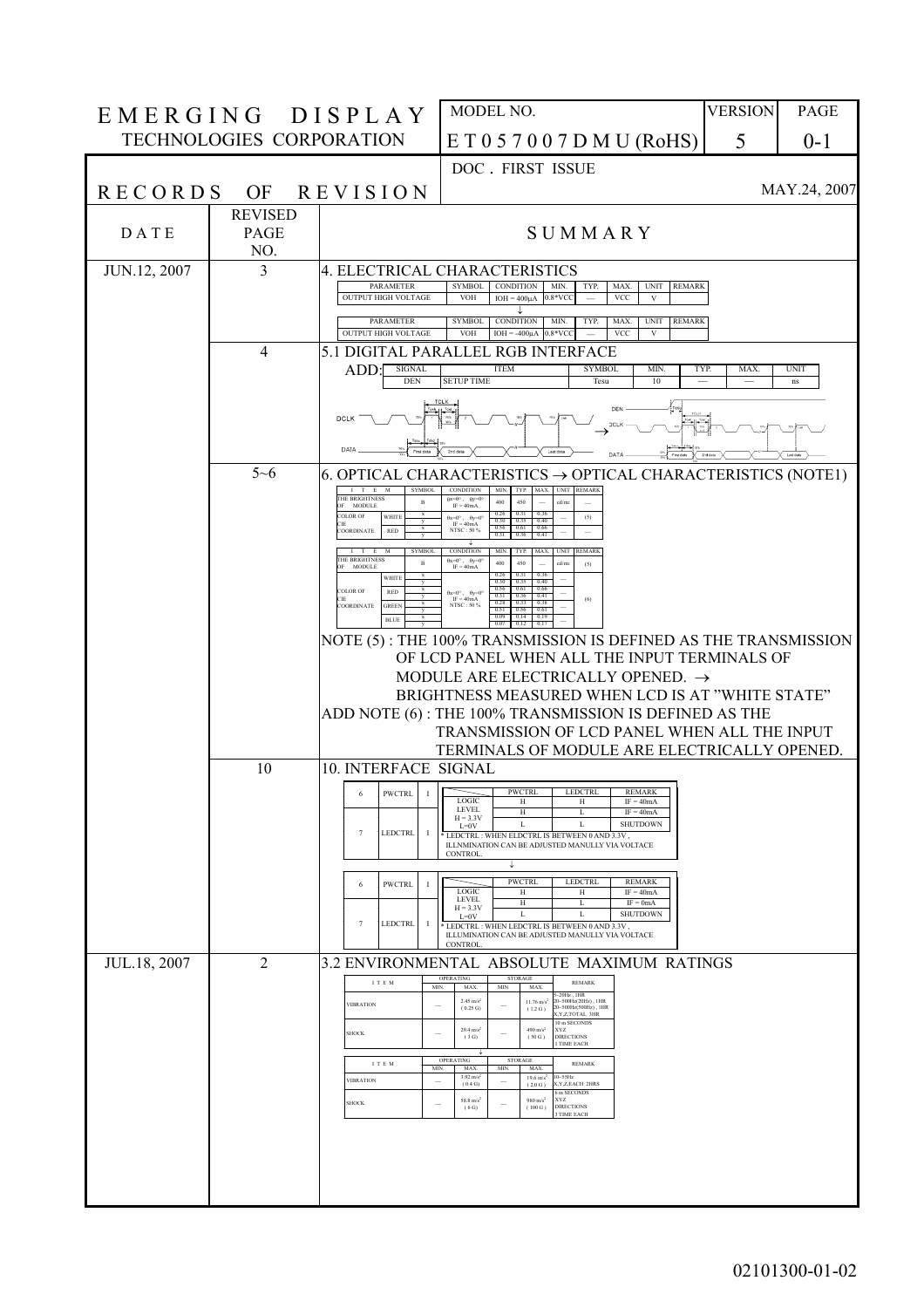| EMERGING DISPLAY |                          |                                                                                                                                                   | MODEL NO.                                                                                                                                                                                            | <b>VERSION</b> | PAGE         |
|------------------|--------------------------|---------------------------------------------------------------------------------------------------------------------------------------------------|------------------------------------------------------------------------------------------------------------------------------------------------------------------------------------------------------|----------------|--------------|
|                  | TECHNOLOGIES CORPORATION |                                                                                                                                                   | E T 0 5 7 0 0 7 D M U (ROHS)                                                                                                                                                                         | 5              | $0 - 2$      |
|                  |                          |                                                                                                                                                   | DOC. FIRST ISSUE                                                                                                                                                                                     |                |              |
| <b>RECORDS</b>   | OF                       | <b>REVISION</b>                                                                                                                                   |                                                                                                                                                                                                      |                | MAY.24, 2007 |
|                  | <b>REVISED</b>           |                                                                                                                                                   |                                                                                                                                                                                                      |                |              |
| <b>DATE</b>      | PAGE<br>NO.              |                                                                                                                                                   | SUMMARY                                                                                                                                                                                              |                |              |
| OCT.02, 2007     | $\overline{2}$           |                                                                                                                                                   | 3.1 ELECTRICAL ABSOLUTE MAXIMUM RATINGS.                                                                                                                                                             |                |              |
|                  |                          | <b>POWER DISSIPATION</b>                                                                                                                          | 1.28<br>0.06                                                                                                                                                                                         |                |              |
|                  |                          | <b>D BACKLIGHT</b><br>PD<br><b>SSIPATION</b><br>ED BACKLIGHT CURRENT<br>ED BACKLIGHT REVERS                                                       | 1.28<br>W<br>0.06                                                                                                                                                                                    |                |              |
|                  | $\overline{3}$           | 4 . ELECTRICAL                                                                                                                                    | <b>CHARACTERISTICS</b>                                                                                                                                                                               |                |              |
|                  |                          |                                                                                                                                                   |                                                                                                                                                                                                      |                |              |
|                  |                          | <b>FRAME FREQUENCY</b><br><b>IFRAME</b>                                                                                                           | 60 72 Hz                                                                                                                                                                                             |                |              |
|                  |                          | ADD NOTE (1)                                                                                                                                      |                                                                                                                                                                                                      |                |              |
|                  | 4, 5                     | 5. TIMING CHART                                                                                                                                   |                                                                                                                                                                                                      |                |              |
|                  |                          |                                                                                                                                                   | UPDATE 5.1 DIGITAL PARALLEL RGB INTERFACE (SYNC MODE)<br>ADD 5.2 DIGITAL PARALLEL RGB INTERFACE (DE MODE)                                                                                            |                |              |
|                  | $\overline{7}$           |                                                                                                                                                   | 6.2 THE TEST METHOD OF BRIGHTNESS AND UNIFORMITY                                                                                                                                                     |                |              |
|                  |                          | $-1.44$<br>℗<br>จ                                                                                                                                 | $-1.46$<br>➀                                                                                                                                                                                         |                |              |
|                  |                          | <b>FIGHT</b><br>$^{\circ}$<br>$\circledcirc$<br>⊕<br>の<br>$^{\circ}$<br>$\circledcirc$<br>52264                                                   | Front<br><b>5 6</b><br>ന<br><sup>(8)</sup><br>(9)<br>Friday.                                                                                                                                         |                |              |
|                  | 9                        | 8. BLOCK DIAGRAM                                                                                                                                  |                                                                                                                                                                                                      |                |              |
|                  |                          | TFT LCD PANEL<br>Anticipality<br>Anticipality<br>Anticipality<br>Anticipality<br>≏<br>-30<br>às-<br>manmoonommoogani                              | E<br>TFT LCD PANCL<br><u>ናጉ</u><br>مبر<br>آه<br>쥬<br>¥.<br>통<br><u>nuummmmmmmmuunn</u>                                                                                                               |                |              |
|                  | 13                       |                                                                                                                                                   | 11.1 POWER SUPPLY FOR LCM                                                                                                                                                                            |                |              |
|                  |                          | vcc<br><b>主</b> 3.3V<br>TFT LCM<br>VSS<br>ON OFF<br>LED B/L<br>LEDCTB<br>—— 0-3.3V                                                                | vcc<br>$\equiv$ 3.3V<br>TFT LCM<br><b>VSS</b><br>$ON$ OFF<br><b>PWCTR</b><br>LEDCTRI<br>LED B/L<br>$\mp$ 0-3.3V                                                                                      |                |              |
| DEC.27, 2007     | 1                        |                                                                                                                                                   | 2. MECHANICAL SPECIFICATIONS                                                                                                                                                                         |                |              |
|                  |                          |                                                                                                                                                   | (1) DISPLAY SIZE (inch) : $5.7^{\prime\prime} \rightarrow$ DIAGONALS : 5.7 inch<br>(2) MODULE SIZE: 147.6W*100.0H*10.8D mm →147.6W*100.0H*10.8D (MAX.)mm                                             |                |              |
|                  |                          |                                                                                                                                                   | (5) ACTIVE AREA : 115.2W * 86.4H mm (LCD) $\rightarrow$ 115.2W * 86.4H mm                                                                                                                            |                |              |
|                  |                          |                                                                                                                                                   | $(9)$ COLOR: 16.7M (24BIT) $\rightarrow$ 16.7M, ADD (12) INTERFACE MODE                                                                                                                              |                |              |
|                  | $\overline{3}$           |                                                                                                                                                   | 4. ELECTRICAL CHARACTERISTICS<br>LED LIFE TIME $\rightarrow$ LED CHIP LIFETIME                                                                                                                       |                |              |
|                  |                          |                                                                                                                                                   | FORWARD VOLTAGE $\rightarrow$ LED BACKLIGHT FORWARD VOLTAGE                                                                                                                                          |                |              |
|                  |                          | (PER LED)                                                                                                                                         | ADD NOTE (2) AMBIENT TEMP. VS. ALLOWABLE FORWARD CURRENT                                                                                                                                             |                |              |
|                  | 6                        | <b>6.1 OPTICAL CHARACTERISTICS</b>                                                                                                                |                                                                                                                                                                                                      |                |              |
|                  |                          | <b>SYMBOL</b><br><b>ESPONSE TIME</b><br>tf(fall)<br>WHITE                                                                                         | CONDITION MIN TYP MAX UNIT REMARK<br>$\theta x = 0$ °, $\theta y = 0$ °                                                                                                                              |                |              |
|                  |                          | COLOR OF<br>RED<br><b>GREET</b><br>COORDINATE                                                                                                     | bx=0°, θy=0′<br>IF = 40mA<br>(6)<br>NTSC: 50%                                                                                                                                                        |                |              |
|                  |                          | BLUE<br><b>THE UNIFORMI</b><br>ODULE                                                                                                              |                                                                                                                                                                                                      |                |              |
|                  |                          | <b>RESPONSE TIME</b><br>$T_R$ (rise)<br>$Te$ (fall)<br><b>RED</b><br>COLOR OF<br>COORDINATE<br><b>GREE</b><br>BLUE<br>THE UNIFORMITY OI<br>MODULE | $\theta x = 0$ °, $\theta y = 0$<br>$\begin{array}{ll} \theta x{=}0^\circ\,, & \theta y{=}0^\circ \\ \text{IF} = 40\text{mA} \\ \text{NTSC}: 50\,\% \end{array}$<br>(6)<br>$\text{IF} = 40\text{mA}$ |                |              |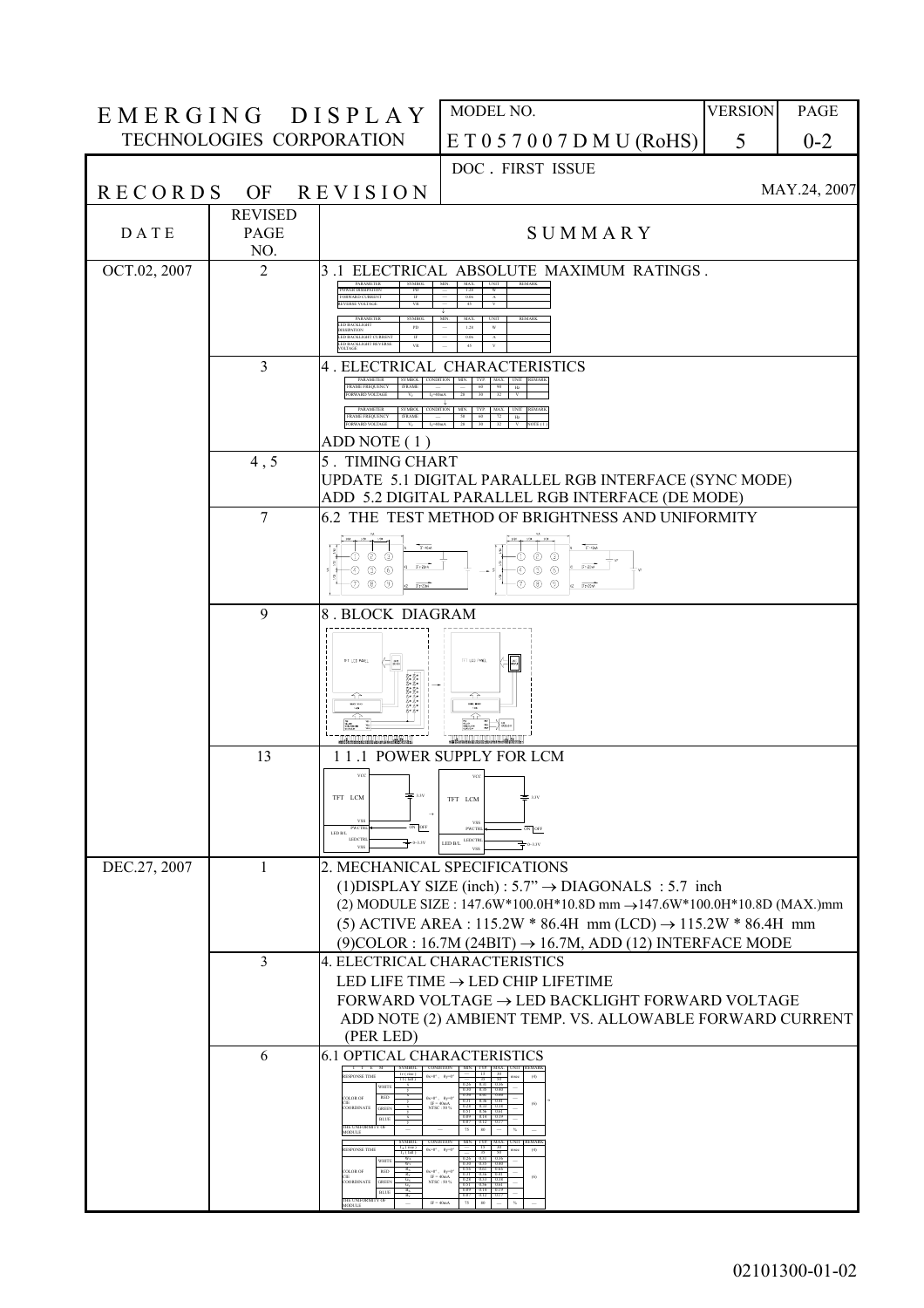| EMERGING DISPLAY |                               |                                                                                                                                                           | MODEL NO.                                                                                                                                                                                                                                                         | <b>VERSION</b>             | <b>PAGE</b>                           |
|------------------|-------------------------------|-----------------------------------------------------------------------------------------------------------------------------------------------------------|-------------------------------------------------------------------------------------------------------------------------------------------------------------------------------------------------------------------------------------------------------------------|----------------------------|---------------------------------------|
|                  |                               | TECHNOLOGIES CORPORATION                                                                                                                                  | E T 0 5 7 0 0 7 D M U (RoHS)                                                                                                                                                                                                                                      | 5                          | $0 - 3$                               |
|                  |                               |                                                                                                                                                           | DOC. FIRST ISSUE                                                                                                                                                                                                                                                  |                            |                                       |
| <b>RECORDS</b>   |                               | OF REVISION                                                                                                                                               |                                                                                                                                                                                                                                                                   |                            | MAY.24, 2007                          |
| <b>DATE</b>      | <b>REVISED</b><br>PAGE<br>NO. |                                                                                                                                                           | SUMMARY                                                                                                                                                                                                                                                           |                            |                                       |
| DEC.27, 2007     | 7                             |                                                                                                                                                           | 6.2 THE TEST METHOD OF BRIGHTNESS AND UNIFORMITY                                                                                                                                                                                                                  |                            |                                       |
|                  |                               | $1/6x$ $1/3x$ $1/3x$<br>뾬<br>ⓒ<br>$\circled{3}$<br>$\left(1\right)$<br>š<br>$\circledcirc$<br>$\circledS$<br>(4)<br>₹<br>5<br>7)<br>(8)<br>$\circledcirc$ | $1/6x$ $1/3x$ $1/3x$ $1/3x$<br>$IF = 40nA$<br>$^{\circledR}$<br>☉<br>$\circledcirc$<br>' VF<br>$IF1=20mA$<br>$\circledS$<br>$\circled{4}$<br>$\circledS$<br>'vr -<br>の<br>$\circledS$<br>$\circledcirc$<br>$IF2=20nA$<br>6.3 THE CALCULATING METHOD OF UNIFORMITY | $\circled{r}$ IF = 20mA    | $\left(\bigwedge\right)$ if $r=20$ mA |
|                  |                               | UNIFORMITY:                                                                                                                                               | MAXIMUN BRIGHTESS-MINIMUN BRIGHTESS                                                                                                                                                                                                                               | $\times 100\% \rightarrow$ |                                       |
|                  |                               |                                                                                                                                                           | <b>AVERAGE BRIGHTESS</b><br>MAXIMUM BRIGHTNESS-MINIMUM BRIGHTNESS                                                                                                                                                                                                 |                            |                                       |
|                  |                               | UNIFORMITY:                                                                                                                                               | <b>AVERAGE BRIGHTNESS</b>                                                                                                                                                                                                                                         | $\times 100\%$             |                                       |
|                  | 8                             | 7. OUTLINE DIMENSIONS                                                                                                                                     | MARK $\triangle$ : K0 $\rightarrow$ K1, MODIFY PCB OUTLINE & ADDING DIMENSION                                                                                                                                                                                     |                            |                                       |
|                  | $16 - 20$                     |                                                                                                                                                           | 12.3.2 MODULE DEFECTS CALSSIFICATION                                                                                                                                                                                                                              |                            |                                       |
|                  | 21                            | <b>12.4 RELIABILITY TEST</b>                                                                                                                              | REVISING THE ENTIRE PAGE                                                                                                                                                                                                                                          |                            |                                       |
|                  |                               | <b>NO.5 ADD STORAGE</b>                                                                                                                                   |                                                                                                                                                                                                                                                                   |                            |                                       |
|                  |                               |                                                                                                                                                           | NO.6 : 200 CYCLES OF OPERATION $\rightarrow$ 10 CYCLES OF OPERATION<br>-25°C FOR 30 MINUTES ~ +70°C FOR 30 MINUTES $\rightarrow$                                                                                                                                  |                            |                                       |
|                  |                               |                                                                                                                                                           | -40°C FOR 30 MINUTES $\sim$ +85°C FOR 30 MINUTES                                                                                                                                                                                                                  |                            |                                       |
|                  |                               |                                                                                                                                                           | NO.7: AIR DISCHARGE $\pm$ 4KV $\rightarrow$ AIR DISCHARGE $\pm$ 12KV<br>CONTACT DISCHARGE $\pm$ 2KV $\rightarrow$ CONTACT DISCHARGE $\pm$ 8KV                                                                                                                     |                            |                                       |
|                  | 23                            |                                                                                                                                                           | ADD 12.6.5 NOT ALLOWED TO INFLICT ANY EXTERNAL STRESS AND TO<br>CAUSE ANY MECHANICAL INTERFERENCE ON THE BENDING AREA OF<br>FPC DURING THE TAIL BENDING BACKWARDS!                                                                                                |                            |                                       |
|                  |                               |                                                                                                                                                           |                                                                                                                                                                                                                                                                   |                            |                                       |
|                  |                               |                                                                                                                                                           |                                                                                                                                                                                                                                                                   |                            |                                       |
|                  |                               |                                                                                                                                                           |                                                                                                                                                                                                                                                                   |                            |                                       |
|                  |                               |                                                                                                                                                           |                                                                                                                                                                                                                                                                   |                            |                                       |
|                  |                               |                                                                                                                                                           |                                                                                                                                                                                                                                                                   |                            |                                       |
|                  |                               |                                                                                                                                                           |                                                                                                                                                                                                                                                                   |                            |                                       |
|                  |                               |                                                                                                                                                           |                                                                                                                                                                                                                                                                   |                            |                                       |
|                  |                               |                                                                                                                                                           |                                                                                                                                                                                                                                                                   |                            |                                       |
|                  |                               |                                                                                                                                                           |                                                                                                                                                                                                                                                                   |                            |                                       |
|                  |                               |                                                                                                                                                           |                                                                                                                                                                                                                                                                   |                            |                                       |
|                  |                               |                                                                                                                                                           |                                                                                                                                                                                                                                                                   |                            |                                       |
|                  |                               |                                                                                                                                                           |                                                                                                                                                                                                                                                                   |                            |                                       |
|                  |                               |                                                                                                                                                           |                                                                                                                                                                                                                                                                   |                            |                                       |
|                  |                               |                                                                                                                                                           |                                                                                                                                                                                                                                                                   |                            |                                       |
|                  |                               |                                                                                                                                                           |                                                                                                                                                                                                                                                                   |                            |                                       |
|                  |                               |                                                                                                                                                           |                                                                                                                                                                                                                                                                   |                            |                                       |
|                  |                               |                                                                                                                                                           |                                                                                                                                                                                                                                                                   |                            |                                       |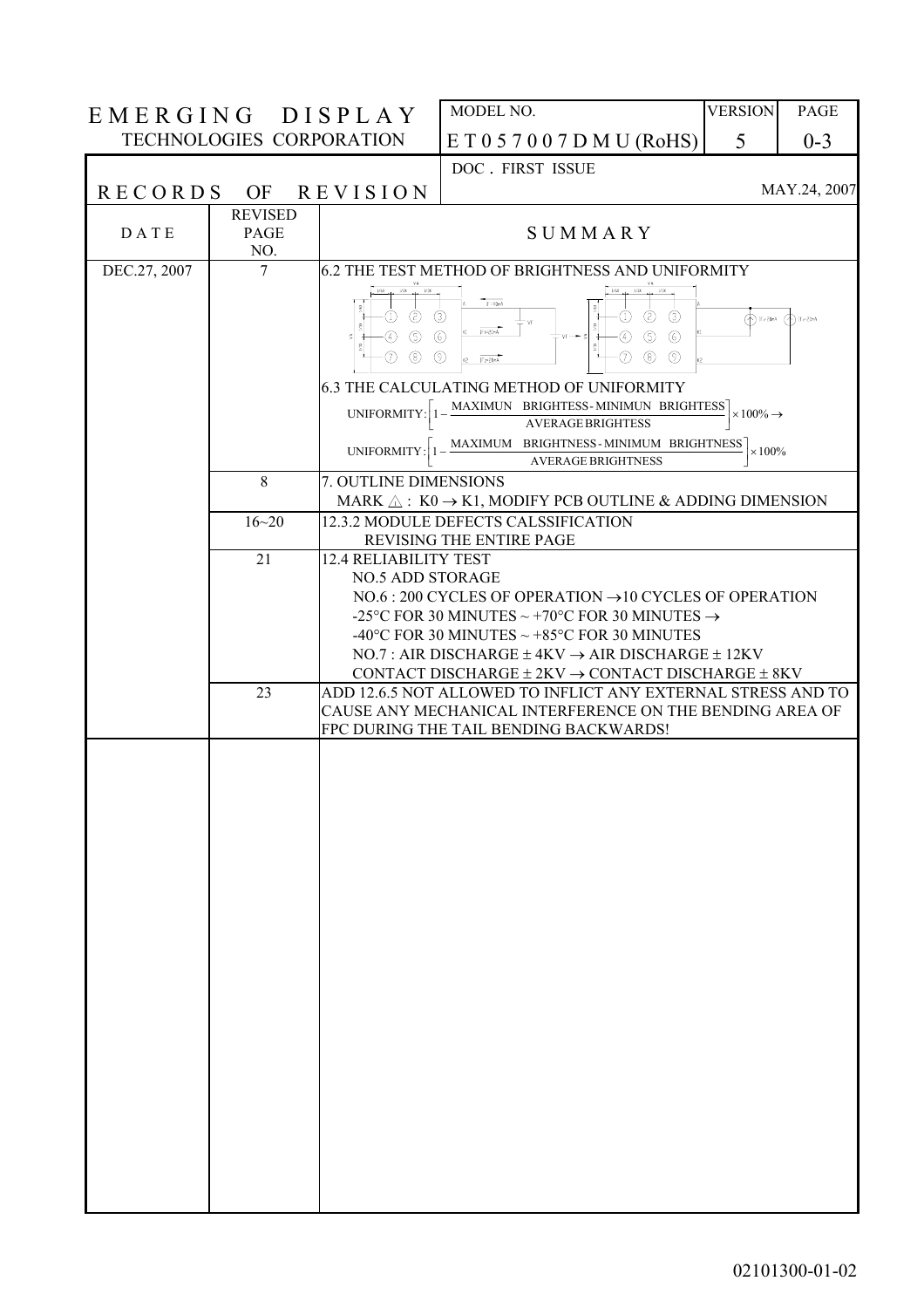|                 | MODEL NO.<br>EMERGING DISPLAY                            | <b>VERSION</b> | PAGE           |
|-----------------|----------------------------------------------------------|----------------|----------------|
|                 | TECHNOLOGIES CORPORATION<br>E T 0 5 7 0 0 7 D M U (RoHS) | 5              | $0 - 4$        |
|                 |                                                          |                |                |
|                 |                                                          |                |                |
|                 | TABLE<br>OF.<br>CONTENTS                                 |                |                |
|                 |                                                          |                |                |
| NO.             | <b>ITEM</b>                                              | <b>PAGE</b>    |                |
|                 |                                                          |                |                |
| $\mathbf{1}$ .  |                                                          |                | 1              |
| $\overline{2}$  |                                                          |                | 1              |
| $\mathcal{E}$   |                                                          |                | $\overline{c}$ |
| $\mathbf{4}$ .  |                                                          |                | 3              |
| 5 <sub>1</sub>  | TIMING CHART                                             |                | 4,5            |
| 6.              | OPTICAL CHARACTERISTICS                                  |                | 6, 7           |
| 7.              | <b>OUTLINE DIMENSIONS</b>                                |                | 8              |
| 8               | BLOCK DIAGRAM                                            |                | 9              |
| 9.              |                                                          |                | 10             |
| 10 <sub>1</sub> | <b>INTERFACE SIGNAL</b>                                  |                | 11, 12         |
| 11.             | POWER SUPPLY                                             |                | 13             |
| 12.             | <b>INSPECTION CRITERION</b>                              |                | $14 \sim 23$   |
|                 |                                                          |                |                |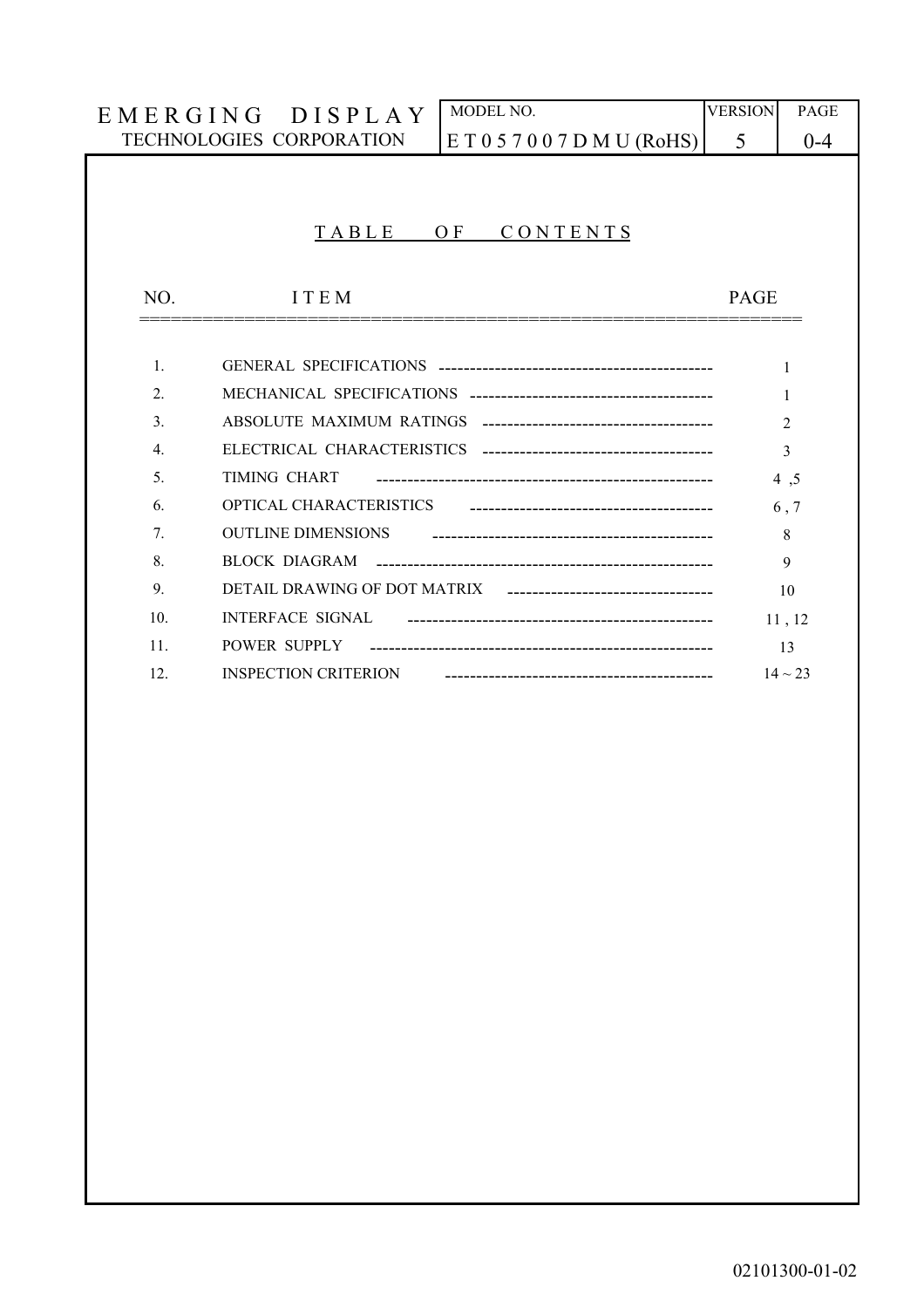|             | EMERGING DISPLAY                                                                                                                                                                                                                                                                      | MODEL NO.                             |                                                         | <b>VERSION</b> | PAGE |  |  |  |  |  |  |  |
|-------------|---------------------------------------------------------------------------------------------------------------------------------------------------------------------------------------------------------------------------------------------------------------------------------------|---------------------------------------|---------------------------------------------------------|----------------|------|--|--|--|--|--|--|--|
|             | TECHNOLOGIES CORPORATION<br>E T 0 5 7 0 0 7 D M U (ROHS)                                                                                                                                                                                                                              |                                       |                                                         |                |      |  |  |  |  |  |  |  |
| $1_{\cdot}$ | <b>GENERAL SPECIFICATIONS</b>                                                                                                                                                                                                                                                         |                                       |                                                         |                |      |  |  |  |  |  |  |  |
| 1.1         | APPLICATION NOTES FOR CONTROLLER/DRIVER<br>PLEASE REFER TO:                                                                                                                                                                                                                           |                                       |                                                         |                |      |  |  |  |  |  |  |  |
|             |                                                                                                                                                                                                                                                                                       | $HIMAX$ $HX$ 8250<br>$HIMAX$ $HX8678$ |                                                         |                |      |  |  |  |  |  |  |  |
| 1.2         | <b>MATERIAL SAFETY DESCRIPTION</b><br>ASSEMBLIES SHALL COMPLY WITH EUROPEAN ROHS REQUIREMENTS,<br>INCLUDING PROHIBITED MATERIALS/COMPONENTS CONTAINING LEAD,<br>MERCURY, CADMIUM, HEXAVALENT CHROMIUM, POLYBROMINATED<br>BIPHENYLS (PBB) AND POLYBROMINATED<br>DIPHENYL ETHERS (PBDE) |                                       |                                                         |                |      |  |  |  |  |  |  |  |
| 2.          | MECHANICAL SPECIFICATIONS<br>------------------------------------ 5.7 inch<br>$(1)$ DIAGONALS<br>(2) NUMBER OF DOTS ---------------------------- 640W * (RGB) * 480H DOTS                                                                                                             |                                       |                                                         |                |      |  |  |  |  |  |  |  |
|             |                                                                                                                                                                                                                                                                                       |                                       | (WITHOUT FPC)                                           |                |      |  |  |  |  |  |  |  |
|             |                                                                                                                                                                                                                                                                                       |                                       |                                                         |                |      |  |  |  |  |  |  |  |
|             |                                                                                                                                                                                                                                                                                       |                                       |                                                         |                |      |  |  |  |  |  |  |  |
|             | $(6)$ DOT SIZE                                                                                                                                                                                                                                                                        |                                       | ------------------------------------- 0.06W * 0.18H mm  |                |      |  |  |  |  |  |  |  |
|             |                                                                                                                                                                                                                                                                                       |                                       |                                                         |                |      |  |  |  |  |  |  |  |
|             |                                                                                                                                                                                                                                                                                       |                                       |                                                         |                |      |  |  |  |  |  |  |  |
|             | $(9)$ COLOR                                                                                                                                                                                                                                                                           |                                       |                                                         |                |      |  |  |  |  |  |  |  |
|             | (10) VIEWING DIRECTION ----------------------- 12 O'CLOCK                                                                                                                                                                                                                             |                                       |                                                         |                |      |  |  |  |  |  |  |  |
|             | (11) BACK LIGHT                                                                                                                                                                                                                                                                       |                                       | ------------------------------------- LED, COLOR: WHITE |                |      |  |  |  |  |  |  |  |
|             |                                                                                                                                                                                                                                                                                       |                                       |                                                         |                |      |  |  |  |  |  |  |  |
|             |                                                                                                                                                                                                                                                                                       |                                       |                                                         |                |      |  |  |  |  |  |  |  |
|             |                                                                                                                                                                                                                                                                                       |                                       |                                                         |                |      |  |  |  |  |  |  |  |
|             |                                                                                                                                                                                                                                                                                       |                                       |                                                         |                |      |  |  |  |  |  |  |  |
|             |                                                                                                                                                                                                                                                                                       |                                       |                                                         |                |      |  |  |  |  |  |  |  |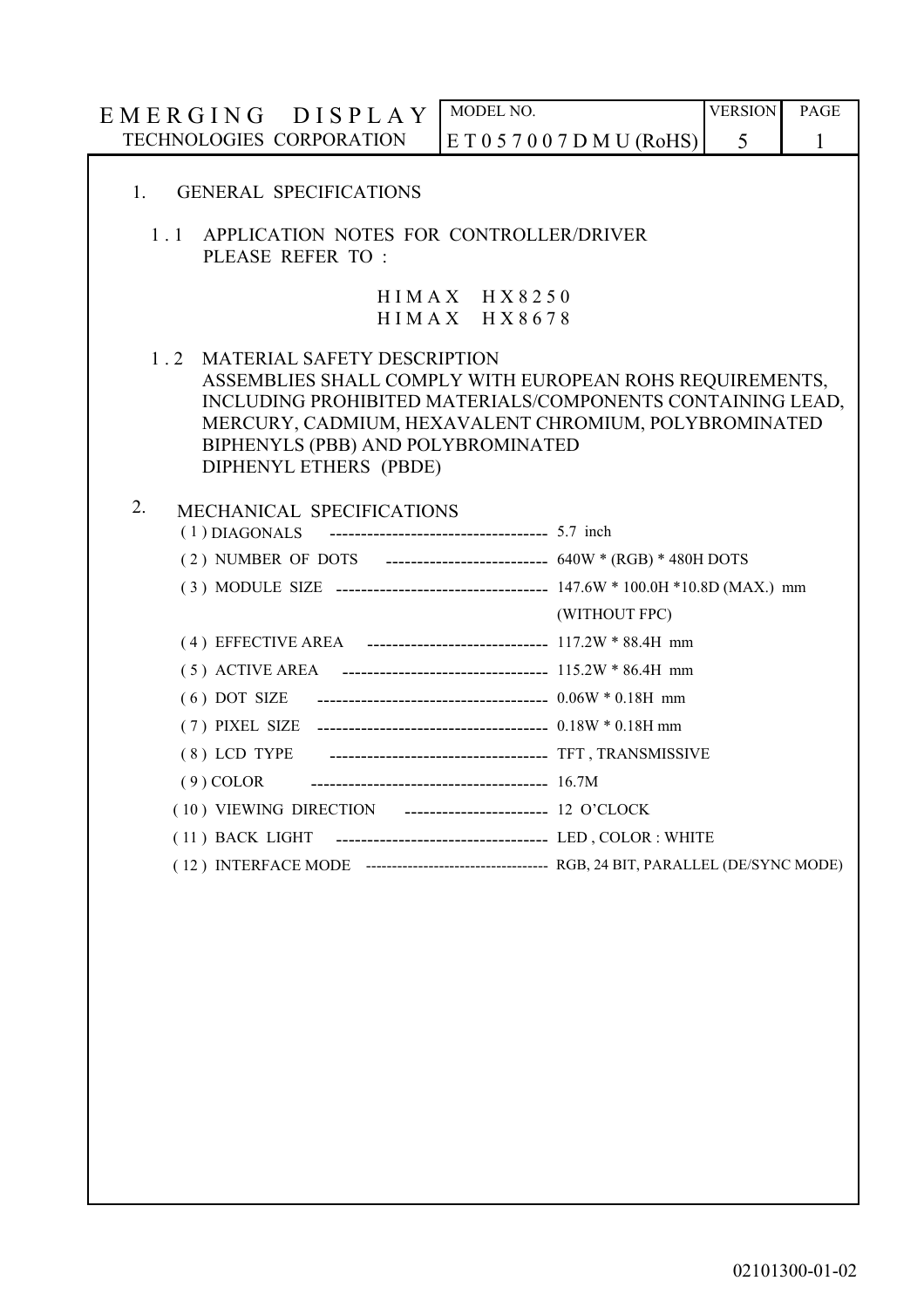| EMERGING DISPLAY                | MODEL NO.                    | <b>VERSION</b> | <b>PAGE</b> |
|---------------------------------|------------------------------|----------------|-------------|
| <b>TECHNOLOGIES CORPORATION</b> | E T 0 5 7 0 0 7 D M U (RoHS) |                |             |

#### 3. ABSOLUTE MAXIMUM RATINGS

#### 3.1 ELECTRICAL ABSOLUTE MAXIMUM RATINGS.

| <b>PARAMETER</b>       | <b>SYMBOL</b> | MIN.   | MAX.      | <b>UNIT</b> | <b>REMARK</b> |
|------------------------|---------------|--------|-----------|-------------|---------------|
| <b>POWER VOLTAGE</b>   | VCC.          | $-0.3$ | 7.0       | V           | $VSS=0$       |
| <b>INPUT VOLTAGE</b>   | Vin           | $-0.3$ | $VCC+0.3$ | V           |               |
| LED BACKLIGHT          | <b>PD</b>     |        | 1.28      | W           |               |
| <b>DISSIPATION</b>     |               |        |           |             |               |
| <b>LED BACKLIGHT</b>   | IF            |        | 0.06      | A           |               |
| <b>CURRENT</b>         |               |        |           |             |               |
| <b>LED BACKLIGHT</b>   |               |        |           | V           |               |
| <b>REVERSE VOLTAGE</b> | VR            |        | 45        |             |               |

#### 3.2 ENVIRONMENTAL ABSOLUTE MAXIMUM RATINGS.

| I T E M              | <b>OPERATING</b> |                       | <b>STORAGE</b>  |                      | <b>REMARK</b>       |  |
|----------------------|------------------|-----------------------|-----------------|----------------------|---------------------|--|
|                      | MIN.             | MAX.<br>MIN.          |                 | MAX.                 |                     |  |
| AMBIENT TEMPERATURE  | $-20^{\circ}$ C  | $70^{\circ}$ C        | $-30^{\circ}$ C | $80^{\circ}$ C       | NOTE $(1)$ , $(2)$  |  |
| <b>HUMIDITY</b>      | NOTE $(3)$       |                       |                 |                      | <b>WITHOUT</b>      |  |
|                      |                  |                       | NOTE $(3)$      |                      | <b>CONDENSATION</b> |  |
| <b>VIBRATION</b>     |                  | $3.92 \text{ m/s}^2$  |                 | $19.6 \text{ m/s}^2$ | $10\sim55\text{Hz}$ |  |
|                      |                  | (0.4 G)               |                 | (2.0 G)              | X, Y, Z, EACH 2HRS  |  |
|                      |                  |                       |                 |                      | 6 m SECONDS         |  |
| <b>SHOCK</b>         |                  | 58.8 m/s <sup>2</sup> |                 | 980 m/s <sup>2</sup> | XYZ                 |  |
|                      |                  | (6G)                  |                 | (100 G)              | <b>DIRECTIONS</b>   |  |
|                      |                  |                       |                 |                      | 3 TIME EACH         |  |
| <b>CORROSIVE GAS</b> | NOT ACCEPTABLE   |                       | NOT ACCEPTABLE  |                      |                     |  |

NOTE  $(1)$ : Ta AT -30°C: 48HR MAX.

 $80^{\circ}$ C: 168HR MAX.

NOTE (2) : BACKGROUND COLOR CHANGES SLIGHTLY DEPENDING ON AMBIENT TEMPERATURE THIS PHENOMENON IS REVERSIBLE.

NOTE (3) : Ta  $\leq 60^{\circ}$ C : 90%RH MAX (96HRS MAX).

Ta > 60°C : ABSOLUTE HUMIDITY MUST BE LOWER THAN THE HUMIDITY OF 90%RH AT 60°C(96HRS MAX).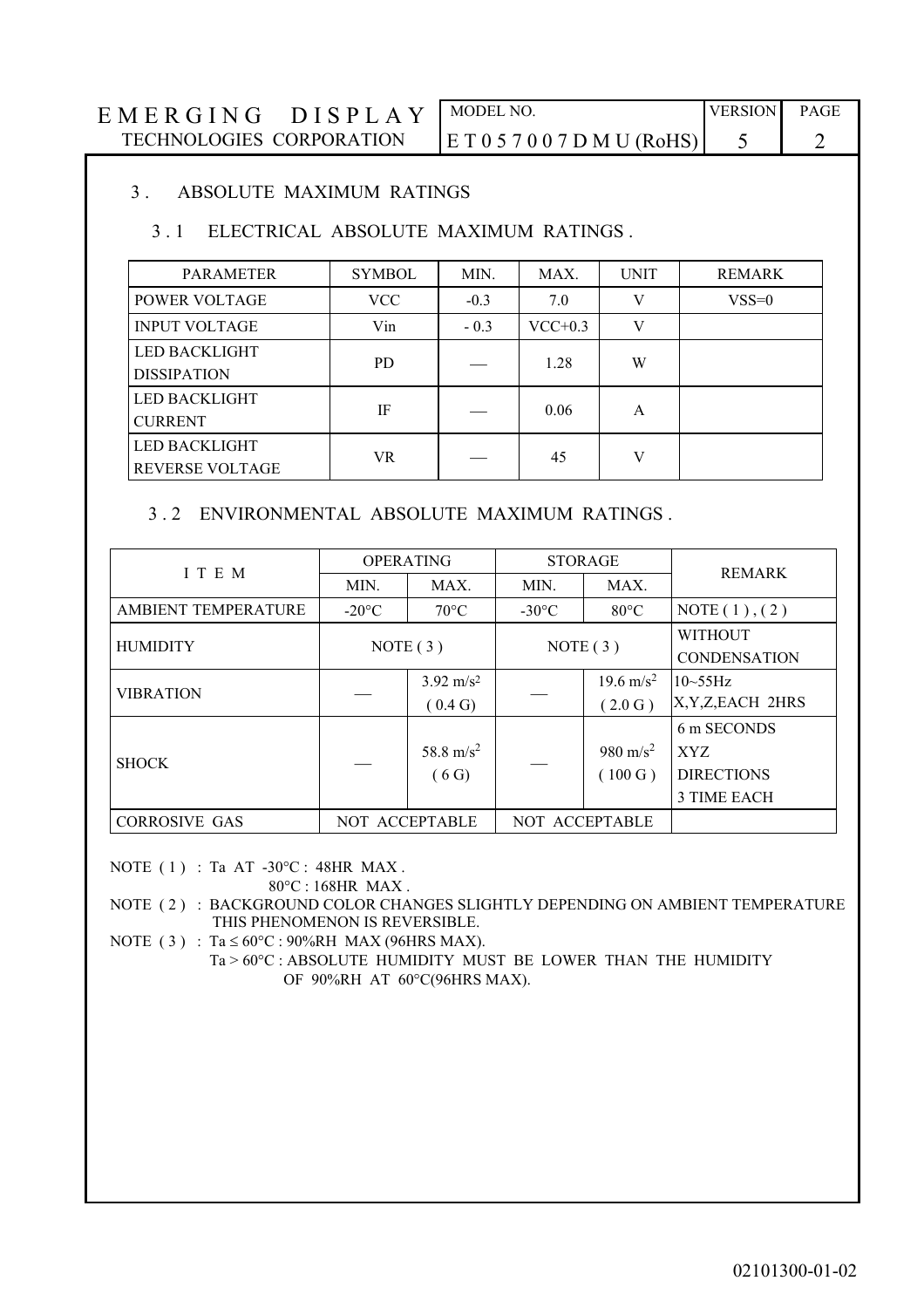MODEL NO. **VERSION** EMERGING DISPLAY PAGE TECHNOLOGIES CORPORATION  $E T 0 5 7 0 0 7 D M U (RoHS)$ 5  $\overline{3}$ 

#### $4.$ ELECTRICAL CHARACTERISTICS

|                                                |               |                                |           |          |            |             | $1a - 2J$ C   |
|------------------------------------------------|---------------|--------------------------------|-----------|----------|------------|-------------|---------------|
| <b>PARAMETER</b>                               | <b>SYMBOL</b> | <b>CONDITION</b>               | MIN.      | TYP.     | MAX.       | <b>UNIT</b> | <b>REMARK</b> |
| POWER SUPPLY                                   | <b>VCC</b>    |                                | 2.7       | 3.3      | 3.6        | V           |               |
| <b>POWER SUPPLY</b><br><b>CURRENT FOR LCM</b>  | ICC           | $VCC = 3.3V$<br>LED $B/L = ON$ |           | 510      | 600        | mA          |               |
| LOW LEVEL INPUT<br><b>VOLTAGE</b>              | VIL           |                                | $\theta$  |          | $0.3*VCC$  | V           |               |
| HIGH LEVEL INPUT<br>VOLTAGE                    | <b>VIH</b>    |                                | $0.7*VCC$ |          | <b>VCC</b> | V           |               |
| <b>OUTPUT LOW VOLTAGE</b>                      | <b>VOL</b>    | $IOL = 400\mu A$               | $\Omega$  |          | $0.2*VCC$  | V           |               |
| <b>OUTPUT HIGH VOLTAGE</b>                     | <b>VOH</b>    | $IOH = -400\mu A$              | $0.8*VCC$ | $\equiv$ | <b>VCC</b> | V           |               |
| <b>FRAME FREQUENCY</b>                         | <b>fFRAME</b> |                                | 50        | 60       | 72         | Hz          |               |
| <b>LED BACKLIGHT</b><br><b>FORWARD VOLTAGE</b> | $V_{\rm F}$   | $I_F = 40mA$                   | 28        | 30       | 32         | V           | NOTE(1)       |
| <b>LED CHIP LIFETIME</b>                       |               |                                | 30000     | 40000    |            | hr          |               |

NOTE (1): INTERNAL CIRCUIT DIAGRAM OF BACKLIGHT



NOTE (2): AMBIENT TEMP. VS. ALLOWABLE FORWARD CURRENT. (PER LED)



02101300-01-02

 $250$ 

 $\blacksquare$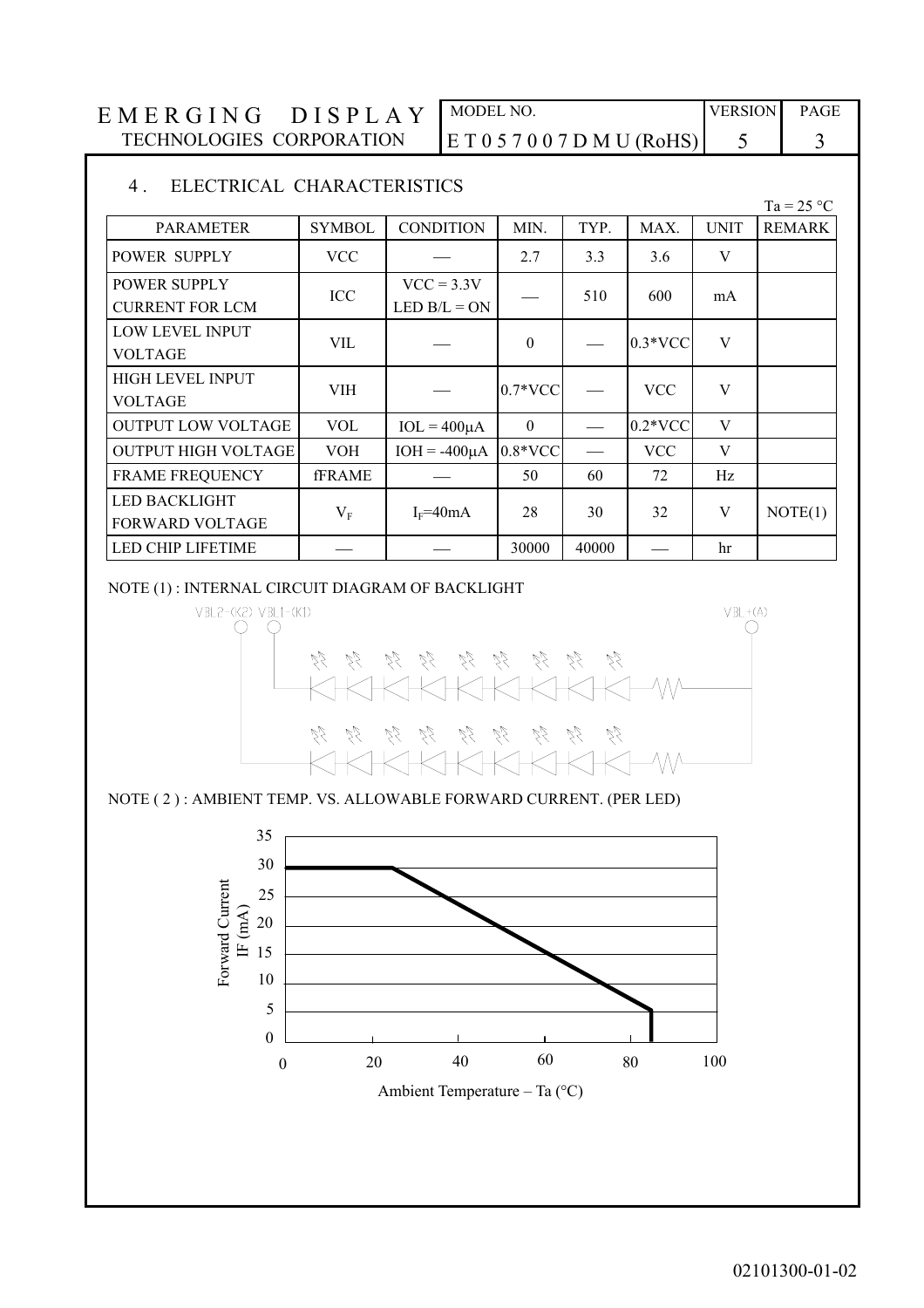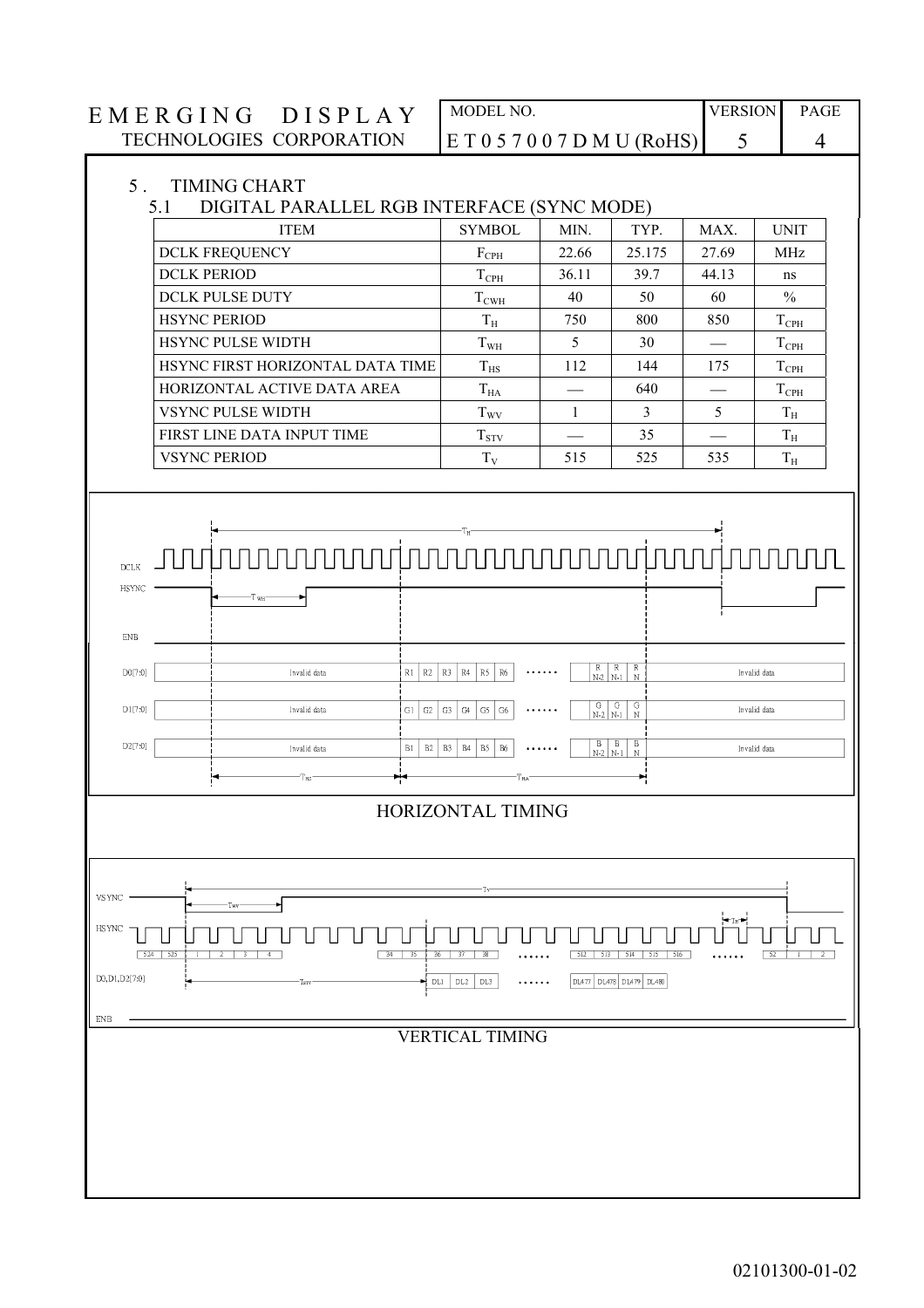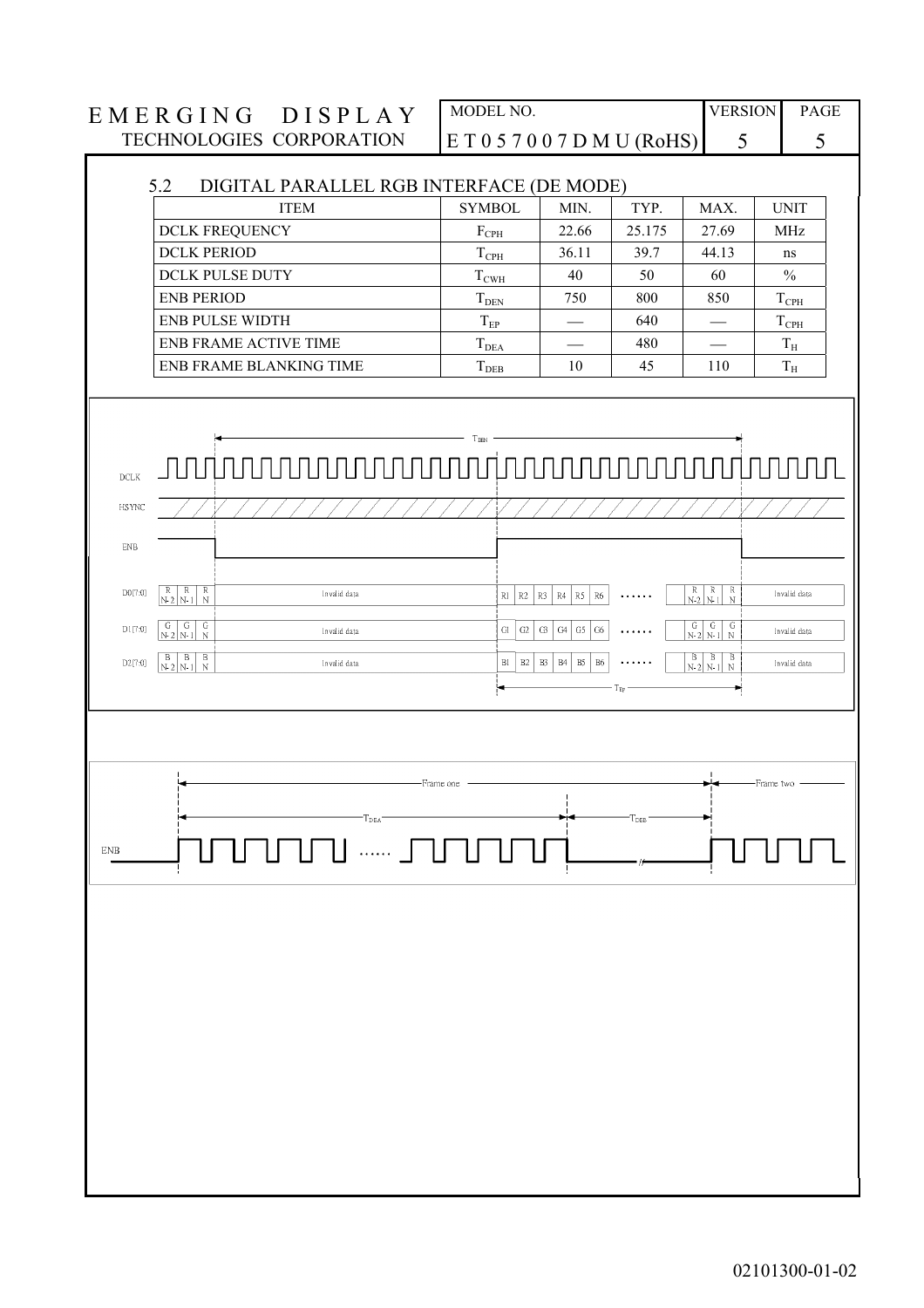## MODEL NO. ET057007DMU(RoHS)

**VERSION** PAGE

6

#### 6. OPTICAL CHARACTERISTICS (NOTE1) OPTICAL CHARACTERISTICS 61

 $Ta = 25 \pm 2$  °C

5

| I T E M                            |              | <b>SYMBOL</b> | <b>CONDITION</b>                                           |                      | MIN.                     | TYP. | MAX.                                      | <b>UNIT</b>   | <b>REMARK</b> |
|------------------------------------|--------------|---------------|------------------------------------------------------------|----------------------|--------------------------|------|-------------------------------------------|---------------|---------------|
|                                    |              | $\theta_{y+}$ |                                                            | $\theta_x = 0^\circ$ | 50                       | 55   |                                           |               |               |
| <b>VIEWING ANGLE</b>               |              | $\theta_{y}$  | $CR \ge 10$                                                |                      | 47                       | 52   |                                           |               | (2)           |
|                                    |              | $\Theta_{x+}$ |                                                            | $\theta_y = 0^\circ$ | 60                       | 65   | $\qquad \qquad \overline{\qquad \qquad }$ | deg.          | (3)           |
|                                    |              | $\theta_{x}$  |                                                            |                      | 60                       | 65   |                                           |               |               |
| <b>CONTRAST RATIO</b>              |              | <b>CR</b>     | $\theta x=0^{\circ}$ , $\theta y=0^{\circ}$                |                      | 300                      | 350  |                                           |               | (3)           |
| <b>RESPONSE TIME</b>               |              | $T_R$ (rise)  |                                                            |                      |                          | 15   | 30                                        | msec          | (4)           |
|                                    |              | $T_F$ (fall)  | $\theta x=0^{\circ}$ , $\theta y=0^{\circ}$                |                      | $\overline{\phantom{0}}$ | 35   | 50                                        |               |               |
| THE BRIGHTNESS<br>OF MODULE        |              | $\, {\bf B}$  | $\theta x=0^{\circ}$ , $\theta y=0^{\circ}$<br>$IF = 40mA$ |                      | 400                      | 450  |                                           | cd/m2         | (5)           |
|                                    | <b>WHITE</b> | $W_X$         |                                                            |                      |                          | 0.31 | 0.36                                      |               |               |
|                                    |              | $W_Y$         |                                                            |                      | 0.30                     | 0.35 | 0.40                                      |               |               |
| <b>COLOR OF</b>                    | <b>RED</b>   | $R_X$         |                                                            |                      | 0.56                     | 0.61 | 0.66                                      |               |               |
| <b>CIE</b>                         |              | $R_Y$         | $\theta x=0^{\circ}$ , $\theta y=0^{\circ}$<br>$IF = 40mA$ |                      | 0.31                     | 0.36 | 0.41                                      |               | (6)           |
| <b>COORDINATE</b>                  | <b>GREEN</b> | $G_X$         | NTSC: 50 %                                                 |                      | 0.28                     | 0.33 | 0.38                                      |               |               |
|                                    |              | $G_Y$         |                                                            |                      | 0.51                     | 0.56 | 0.61                                      |               |               |
|                                    | <b>BLUE</b>  | $B_X$         |                                                            |                      | 0.09                     | 0.14 | 0.19                                      |               |               |
|                                    |              | $B_Y$         |                                                            |                      | 0.07                     | 0.12 | 0.17                                      |               |               |
| THE UNIFORMITY OF<br><b>MODULE</b> |              |               | $IF = 40mA$                                                |                      | 75                       | 80   |                                           | $\frac{0}{0}$ |               |

#### NOTE (1): TEST EQUIPMENT SETUP :

AFTER STABILIZING AND LEAVING THE PANEL ALONE AT A GIVEN TEMPERATURE FOR 30 MINUTES , THE MEASUREMENT SHOULD BE EXECUTED. MEASUREMENT SHOULD BE EXECUTED IN A STABLE , WINDLESS , AND DARK ROOM. OPTICAL SPECIFICATIONS ARE MEASURED BY TOPCON BM-7 (FAST) WITH A VIEWING ANGLE OF 2° AT A DISTANCE OF 50cm AND NORMAL DIRECTION.

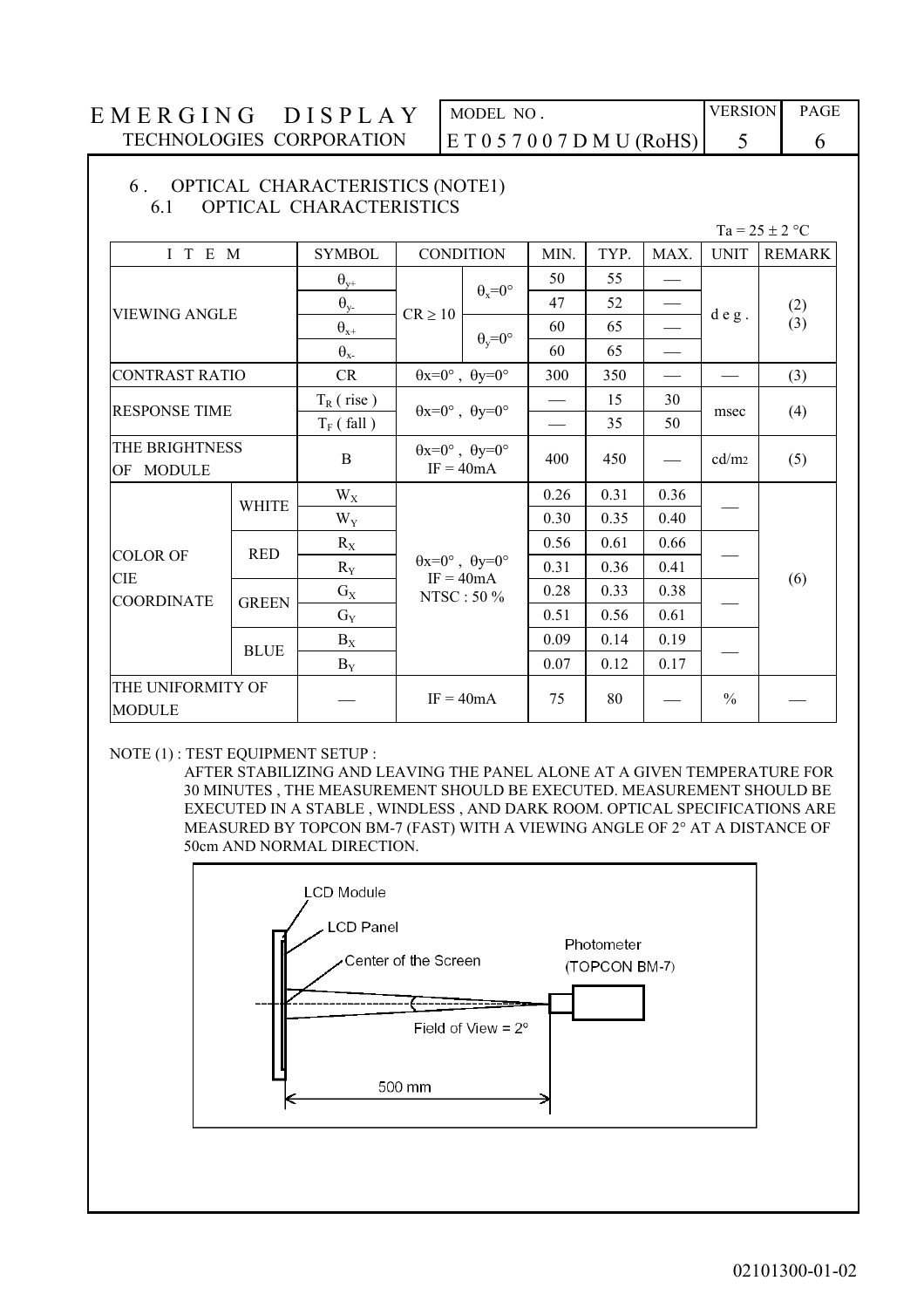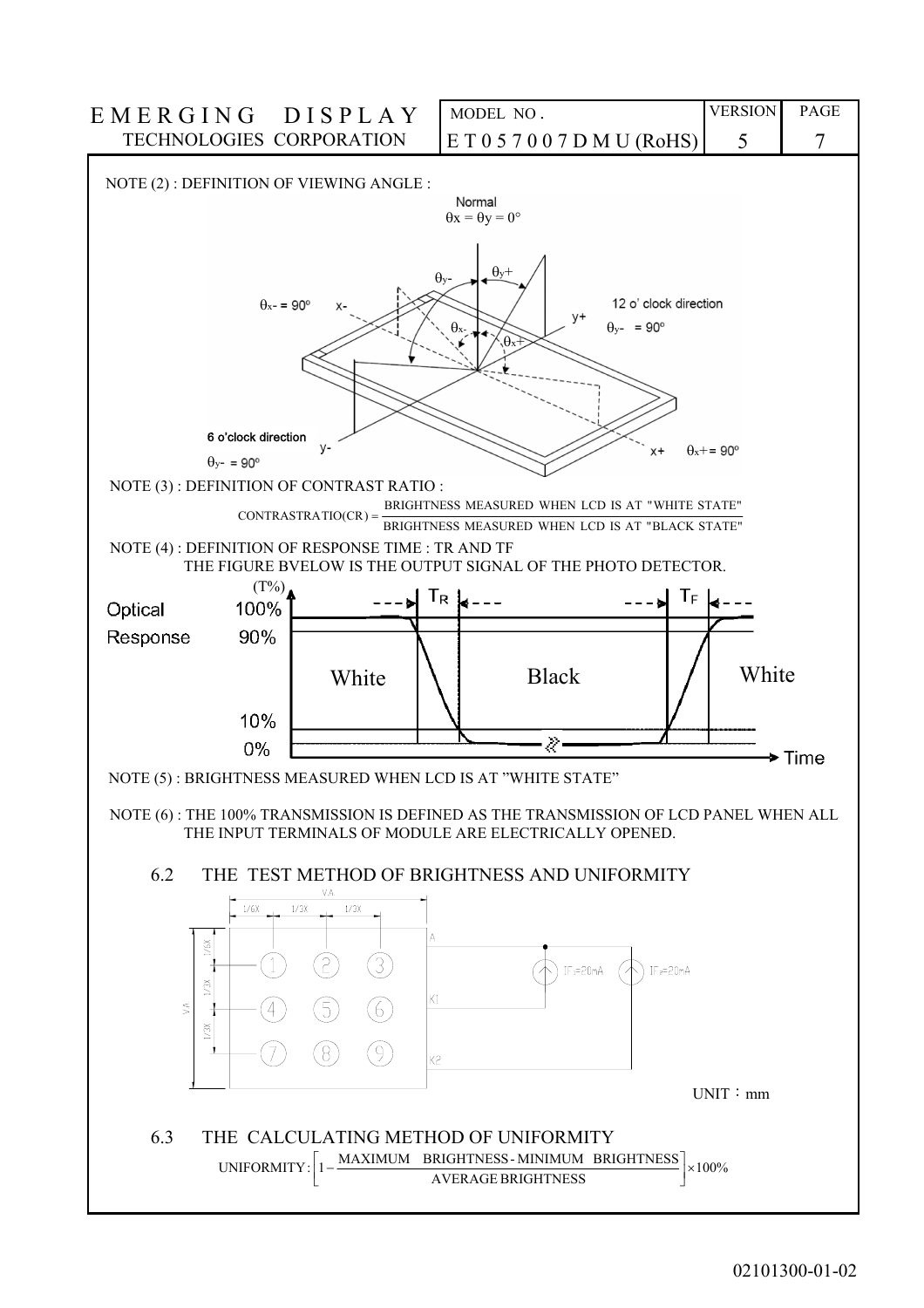

02101300-01-02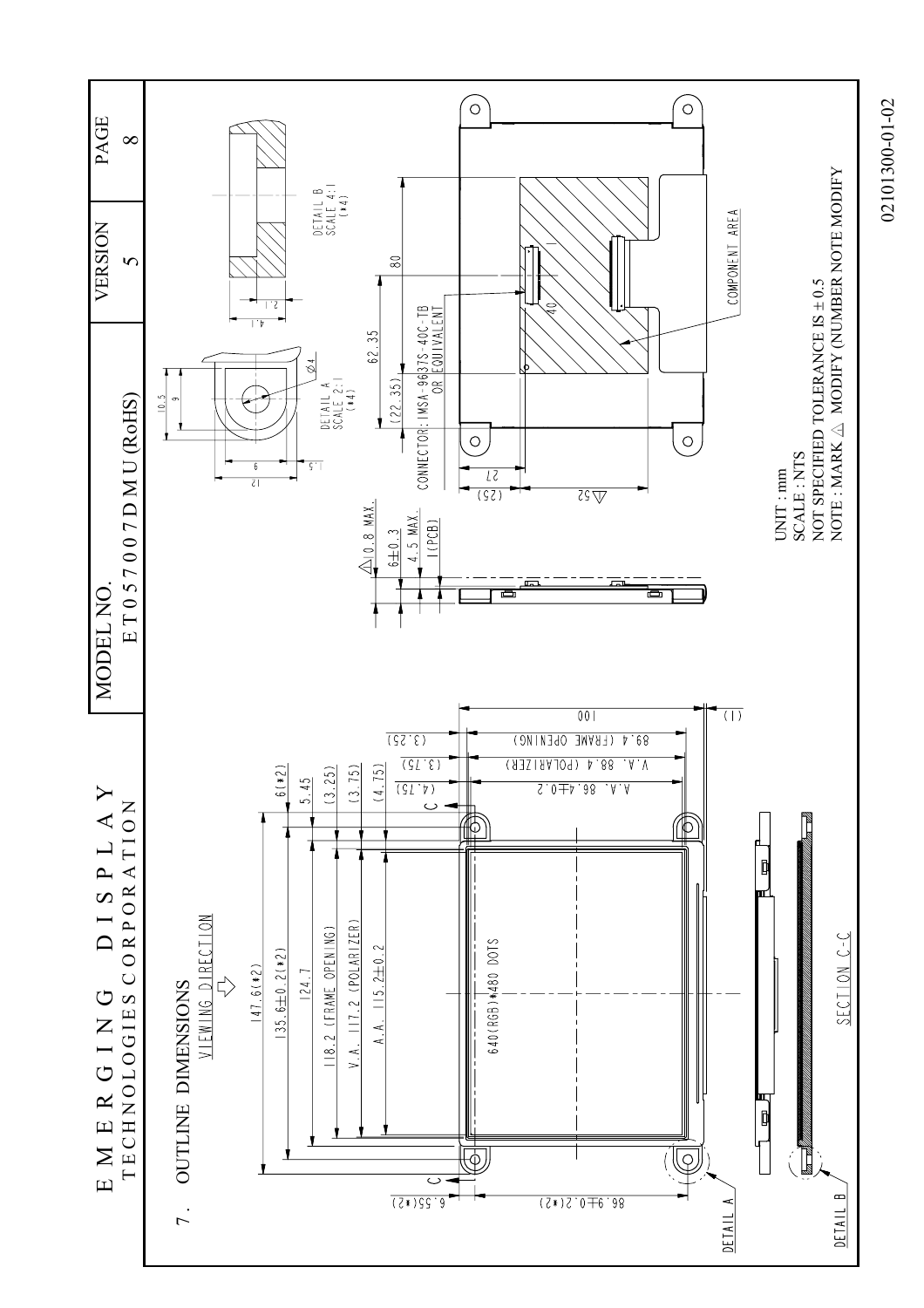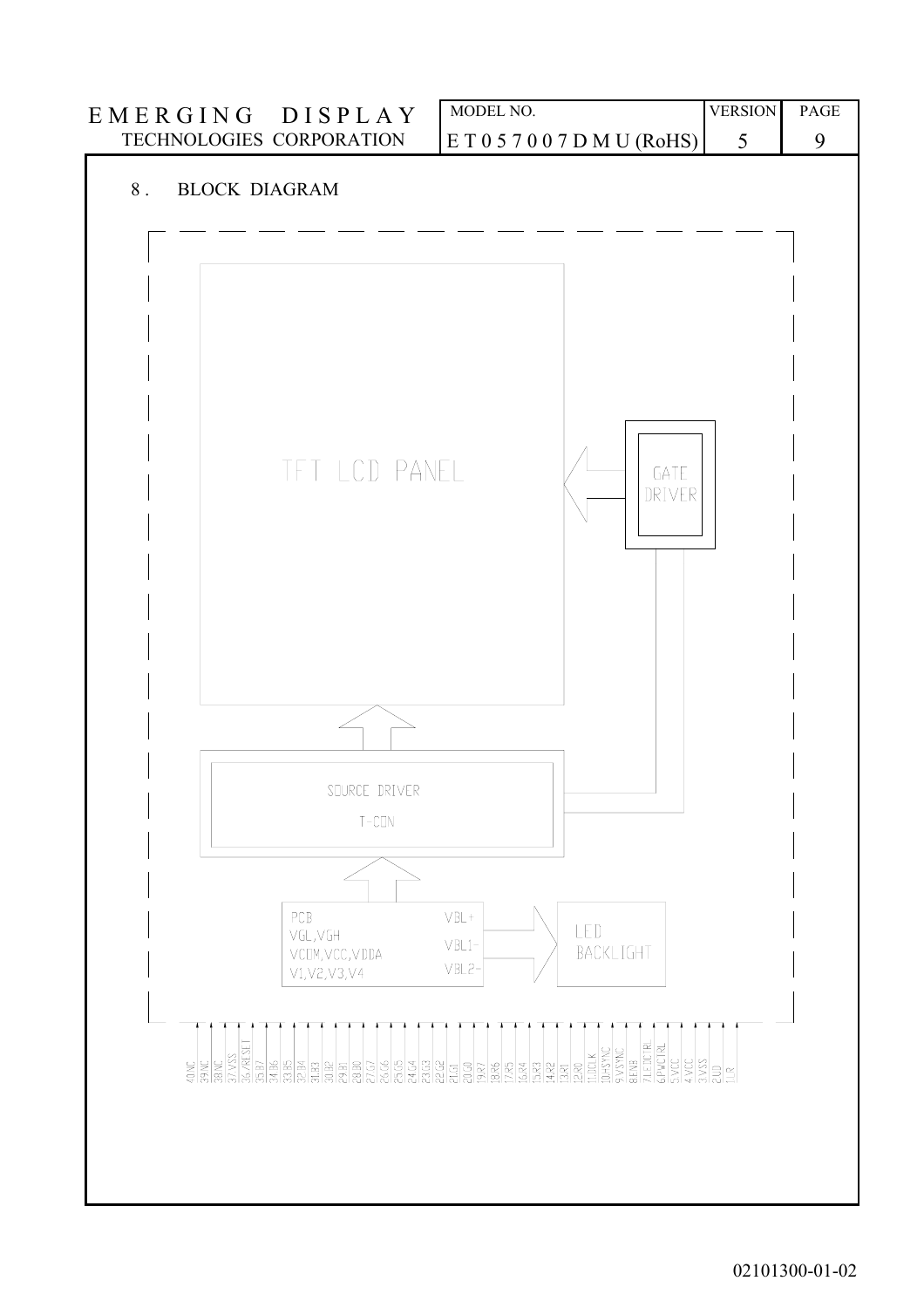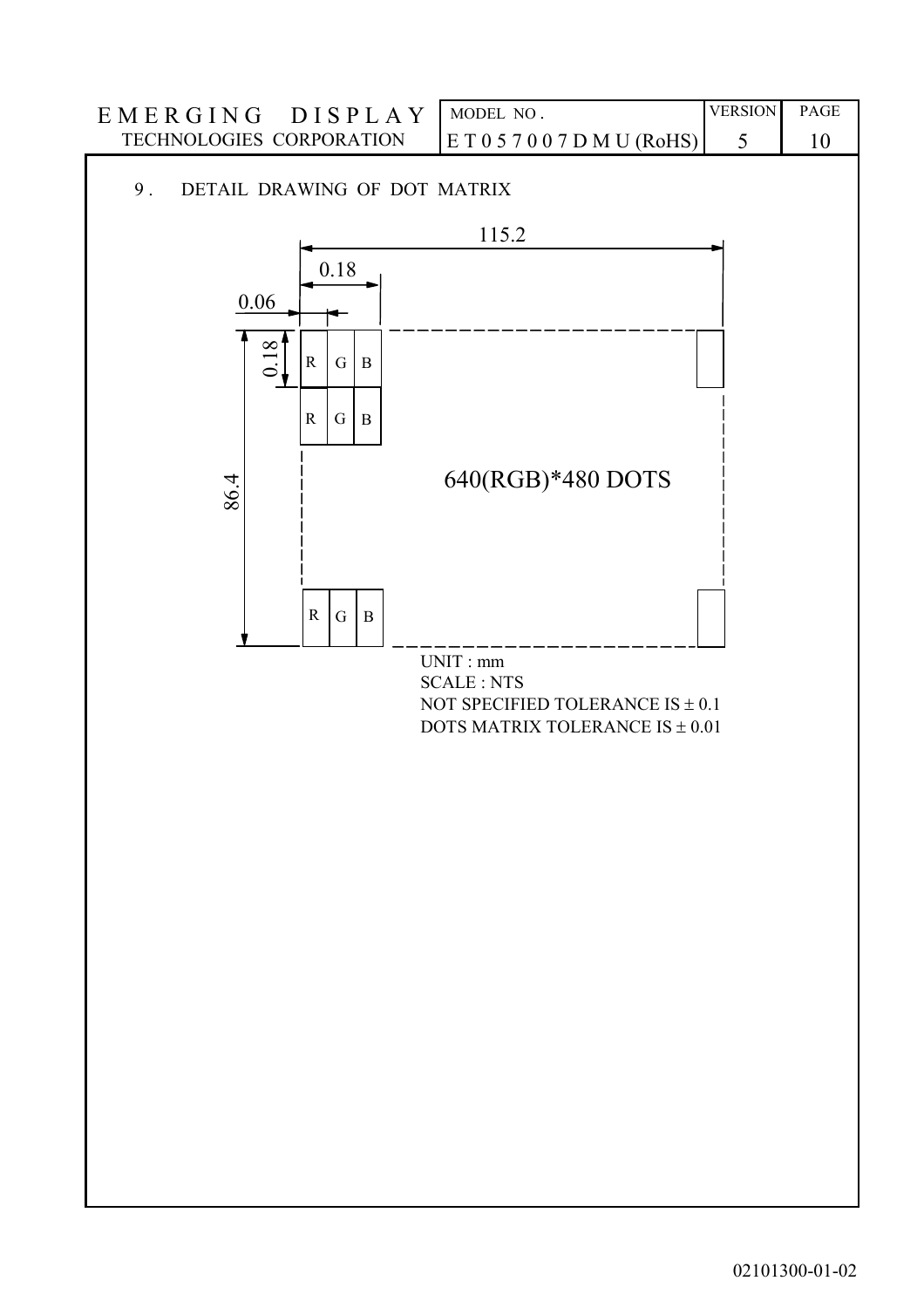#### EMERGING DISPLAY MODEL NO. TECHNOLOGIES CORPORATION  $E T 0 5 7 0 0 7 D M U (RoHS)$

**VERSION** 5

## PAGE 11

#### $10.$ **INTERFACE SIGNALS**

| PIN NO              | <b>SYMBOL</b>  | $\rm LO$     | <b>FUNCTION</b>                                                                   |                                                                               |                                                  |                 |  |  |  |
|---------------------|----------------|--------------|-----------------------------------------------------------------------------------|-------------------------------------------------------------------------------|--------------------------------------------------|-----------------|--|--|--|
|                     |                |              |                                                                                   | $LR=H:STH\rightarrow SO1\rightarrow \cdots \rightarrow SO960\rightarrow STHO$ |                                                  |                 |  |  |  |
| $\mathbf{1}$        | <b>LR</b>      | $\mathbf I$  | $LR = L:STH \rightarrow S960 \rightarrow \cdots \rightarrow S01 \rightarrow STHO$ |                                                                               |                                                  |                 |  |  |  |
|                     |                |              | <b>UP/DOWN SCAN SETTING</b>                                                       |                                                                               |                                                  |                 |  |  |  |
| $\overline{2}$      | <b>UD</b>      | $\bf{I}$     | UD=H, REVERSE SCAN                                                                |                                                                               |                                                  |                 |  |  |  |
|                     |                |              | UD=L, NORMAL SCAN                                                                 |                                                                               |                                                  |                 |  |  |  |
| $\overline{3}$      | <b>VSS</b>     | $\mathbf{P}$ | <b>GROUND</b>                                                                     |                                                                               |                                                  |                 |  |  |  |
| $\overline{4}$<br>5 | <b>VCC</b>     | $\mathbf{P}$ | POWER SUPPLY (3.3V)                                                               |                                                                               |                                                  |                 |  |  |  |
|                     | <b>VCC</b>     | $\mathbf{P}$ | POWER SUPPLY (3.3V)                                                               |                                                                               |                                                  |                 |  |  |  |
| 6                   | <b>PWCTRL</b>  | $\mathbf I$  |                                                                                   | <b>PWCTRL</b>                                                                 | <b>LEDCTRL</b>                                   | <b>REMARK</b>   |  |  |  |
|                     |                |              | <b>LOGIC</b>                                                                      | H                                                                             | H                                                | $IF = 40mA$     |  |  |  |
|                     |                |              | <b>LEVEL</b><br>$H = 3.3V$                                                        | H                                                                             | L                                                | $IF = 0mA$      |  |  |  |
|                     |                |              | $L=0V$                                                                            | L                                                                             | L                                                | <b>SHUTDOWN</b> |  |  |  |
| $7\phantom{.0}$     | <b>LEDCTRL</b> | $\bf{I}$     | * LEDCTRL : WHEN LEDCTRL IS BETWEEN 0 AND 3.3V,                                   |                                                                               |                                                  |                 |  |  |  |
|                     |                |              | CONTROL.                                                                          |                                                                               | ILLUMINATION CAN BE ADJUSTED MANULLY VIA VOLTACE |                 |  |  |  |
| 8                   | <b>ENB</b>     | $\bf{I}$     | <b>DATA ENABLE INPUT</b>                                                          |                                                                               |                                                  |                 |  |  |  |
| 9                   | <b>VSYNC</b>   | $\bf{I}$     | <b>VERTICAL SYNC INPUT</b>                                                        |                                                                               |                                                  |                 |  |  |  |
| 10                  | <b>HSYNC</b>   | $\mathbf I$  | HORIZONTAL SYNC INPUT                                                             |                                                                               |                                                  |                 |  |  |  |
| 11                  | <b>DCLK</b>    | $\mathbf{I}$ | DOT DATA COLOCK                                                                   |                                                                               |                                                  |                 |  |  |  |
| 12                  | R <sub>0</sub> | $\mathbf I$  | <b>RED DATA BIT 0</b>                                                             |                                                                               |                                                  |                 |  |  |  |
| 13                  | R <sub>1</sub> | $\bf{I}$     | <b>RED DATA BIT 1</b>                                                             |                                                                               |                                                  |                 |  |  |  |
| 14                  | R <sub>2</sub> | $\mathbf I$  | <b>RED DATA BIT 2</b>                                                             |                                                                               |                                                  |                 |  |  |  |
| 15                  | R <sub>3</sub> | I            | <b>RED DATA BIT 3</b>                                                             |                                                                               |                                                  |                 |  |  |  |
| 16                  | R4             | $\mathbf I$  | <b>RED DATA BIT 4</b>                                                             |                                                                               |                                                  |                 |  |  |  |
| 17                  | R <sub>5</sub> | $\mathbf I$  | <b>RED DATA BIT 5</b>                                                             |                                                                               |                                                  |                 |  |  |  |
| 18                  | R <sub>6</sub> | $\mathbf I$  | <b>RED DATA BIT 6</b>                                                             |                                                                               |                                                  |                 |  |  |  |
| 19                  | R7             | I            | <b>RED DATA BIT 7</b>                                                             |                                                                               |                                                  |                 |  |  |  |
| 20                  | G <sub>0</sub> | I            | <b>GREEN DATA BIT 0</b>                                                           |                                                                               |                                                  |                 |  |  |  |
| 21                  | G <sub>1</sub> | $\mathbf I$  | <b>GREEN DATA BIT 1</b>                                                           |                                                                               |                                                  |                 |  |  |  |
| 22                  | G2             | $\mathbf I$  | <b>GREEN DATA BIT 2</b>                                                           |                                                                               |                                                  |                 |  |  |  |
| 23                  | G <sub>3</sub> | $\mathbf I$  | <b>GREEN DATA BIT 3</b>                                                           |                                                                               |                                                  |                 |  |  |  |
| 24                  | G4             | I            | <b>GREEN DATA BIT 4</b>                                                           |                                                                               |                                                  |                 |  |  |  |
| 25                  | G5             | I            | <b>GREEN DATA BIT 5</b>                                                           |                                                                               |                                                  |                 |  |  |  |
| 26                  | G <sub>6</sub> | I            | <b>GREEN DATA BIT 6</b>                                                           |                                                                               |                                                  |                 |  |  |  |
| 27                  | G7             | $\mathbf I$  |                                                                                   | <b>GREEN DATA BIT 7</b>                                                       |                                                  |                 |  |  |  |
| 28                  | B <sub>0</sub> | $\bf{I}$     | <b>BLUE DATA BIT 0</b>                                                            |                                                                               |                                                  |                 |  |  |  |
| 29                  | B1             | $\bf{I}$     | <b>BLUE DATA BIT 1</b>                                                            |                                                                               |                                                  |                 |  |  |  |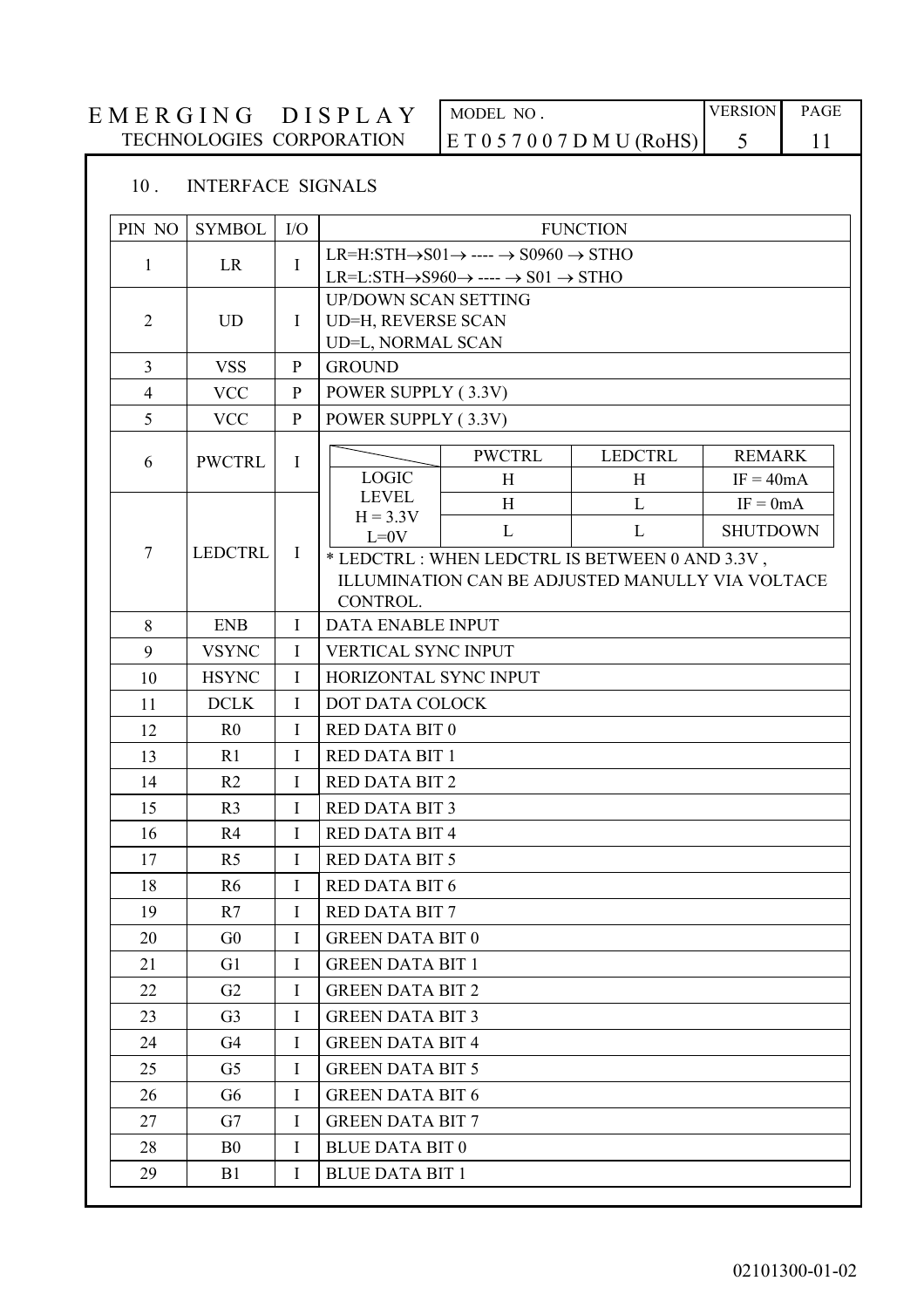| EMERGING<br><b>DISPLA</b> | MODEL NO                     | <b>VERSION</b> | <b>PAGE</b> |
|---------------------------|------------------------------|----------------|-------------|
| TECHNOLOGIES CORPORATION  | E T 0 5 7 0 0 7 D M U (RoHS) |                |             |

| PIN NO | <b>SYMBOL</b>  | $\rm I/O$ | <b>FUNCTION</b>        |
|--------|----------------|-----------|------------------------|
| 30     | <b>B2</b>      | I         | <b>BLUE DATA BIT 2</b> |
| 31     | B <sub>3</sub> | L         | <b>BLUE DATA BIT 3</b> |
| 32     | <b>B4</b>      | I         | <b>BLUE DATA BIT 4</b> |
| 33     | B <sub>5</sub> | I         | <b>BLUE DATA BIT 5</b> |
| 34     | <b>B6</b>      | I         | <b>BLUE DATA BIT 6</b> |
| 35     | B7             | I         | <b>BLUE DATA BIT 7</b> |
| 36     | /RESET         | L         | <b>HARDWARE RESET</b>  |
| 37     | <b>VSS</b>     | P         | <b>GROUND</b>          |
| 38     | NC             |           | NC                     |
| 39     | NC.            |           | NC                     |
| 40     | NC             |           | NC                     |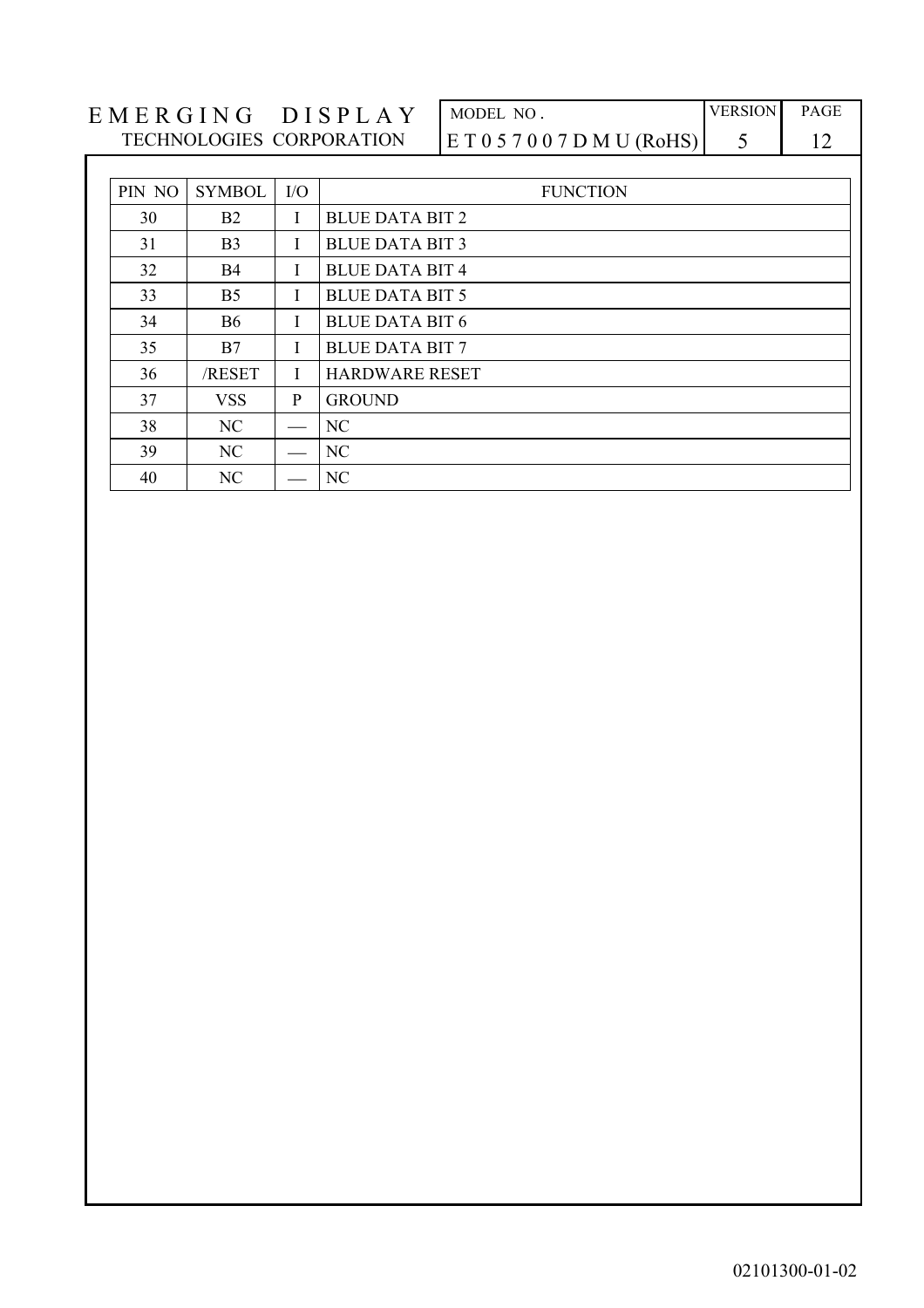| EMERGING DISPLAY<br>TECHNOLOGIES CORPORATION |                           |                           | MODEL NO.                 | <b>VERSION</b> | PAGE |
|----------------------------------------------|---------------------------|---------------------------|---------------------------|----------------|------|
|                                              |                           |                           | ET057007DMU(RoHS)         | 5              | 13   |
| 11. POWER SUPPLY                             | 11.1 POWER SUPPLY FOR LCM |                           |                           |                |      |
|                                              |                           | $\ensuremath{\text{VCC}}$ |                           |                |      |
|                                              | TFT LCM                   |                           | $\equiv$ 3.3V             |                |      |
|                                              |                           | <b>VSS</b><br>PWCTRL      | $\mbox{ON}$<br><b>OFF</b> |                |      |
|                                              | LED B/L LEDCTRL           | <b>VSS</b>                | $0 - 3.3V$                |                |      |
|                                              |                           |                           |                           |                |      |
|                                              |                           |                           |                           |                |      |
|                                              |                           |                           |                           |                |      |
|                                              |                           |                           |                           |                |      |
|                                              |                           |                           |                           |                |      |
|                                              |                           |                           |                           |                |      |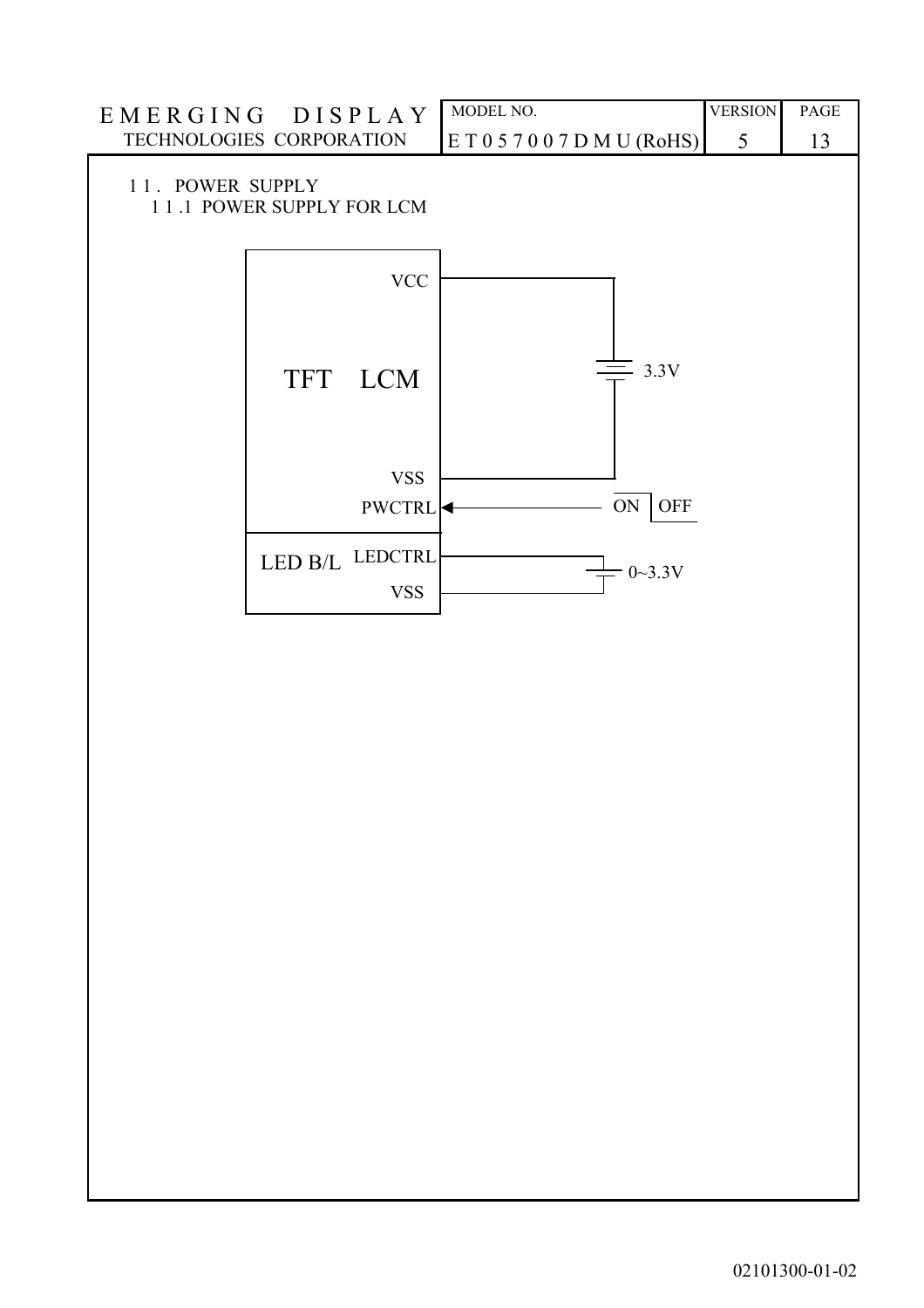| EMERGING DISPLAY                                                 |                                                                                                                                                                                                                                                       | MODEL NO.                                      |                                       | <b>VERSION</b> | PAGE |
|------------------------------------------------------------------|-------------------------------------------------------------------------------------------------------------------------------------------------------------------------------------------------------------------------------------------------------|------------------------------------------------|---------------------------------------|----------------|------|
| TECHNOLOGIES CORPORATION                                         |                                                                                                                                                                                                                                                       | E T 0 5 7 0 0 7 D M U (RoHS)                   |                                       | 5              | 14   |
| 12. INSPECTION CRITERION<br>12.1 APPLICATION<br><b>CUSTOMERS</b> | THIS INSPECTION STANDARD IS TO BE APPLIED TO THE LCD MODULE<br>DELIVERED FROM EMERGING DISPLAY TECHNOLOGIES CORP.(E.D.T) TO                                                                                                                           |                                                |                                       |                |      |
|                                                                  | 12.2 INSPECTION CONDITIONS                                                                                                                                                                                                                            |                                                |                                       |                |      |
|                                                                  | 12.2.1 (1) OBSERVATION DISTANCE: 35cm + 5cm<br>(2) VIEW ANGLE:<br>NON-OPERATION CONDITION : ±5°<br>(PERPENDICULAR TO LCD PANEL SURFACE)<br>OPERATION CONDITION: ±45°<br>(PERPENDICULAR TO LCD PANEL SURFACE)<br>Non-operation Condition               | <b>Operation Condition</b><br>$45^\circ$<br>90 | 30cm~40cm                             |                |      |
|                                                                  | 12.2.2 ENVIRONMENT CONDITIONS :<br><b>AMBIENT TEMPERATURE</b>                                                                                                                                                                                         |                                                | $20^{\circ}$ C $\sim$ 25 $^{\circ}$ C |                |      |
|                                                                  | <b>AMBIENT HUMIDITY</b>                                                                                                                                                                                                                               |                                                | 65±20%RH                              |                |      |
| <b>AMBIENT</b>                                                   |                                                                                                                                                                                                                                                       | <b>COSMETIC INSPECTION</b>                     | <b>MORE THAN 600Lux</b>               |                |      |
|                                                                  | ILLUMINATION FUNCTIONAL INSPECTION                                                                                                                                                                                                                    |                                                | 300~500 Lux                           |                |      |
|                                                                  | 12.2.3 INSPECTION LOT<br>QUANTITY PER DELIVERY LOT FOR EACH MODEL<br>12.2.4 INSPECTION METHOD<br>A SAMPLING INSPECTION SHALL BE MADE ACCORDING TO THE<br>FOLLOWING PROVISIONS TO JUDGE THE ACCEPTABILITY<br>(a) APPLICABLE STANDARD :<br>MIL-STD-105E |                                                |                                       |                |      |
|                                                                  | NORMAL INSPECTION, SINGLE SAMPLING<br>LEVEL II<br>(b)AQL : MAJOR DEFECT : AQL 0.65%                                                                                                                                                                   |                                                |                                       |                |      |

MINOR DEFECT : AQL 1.0%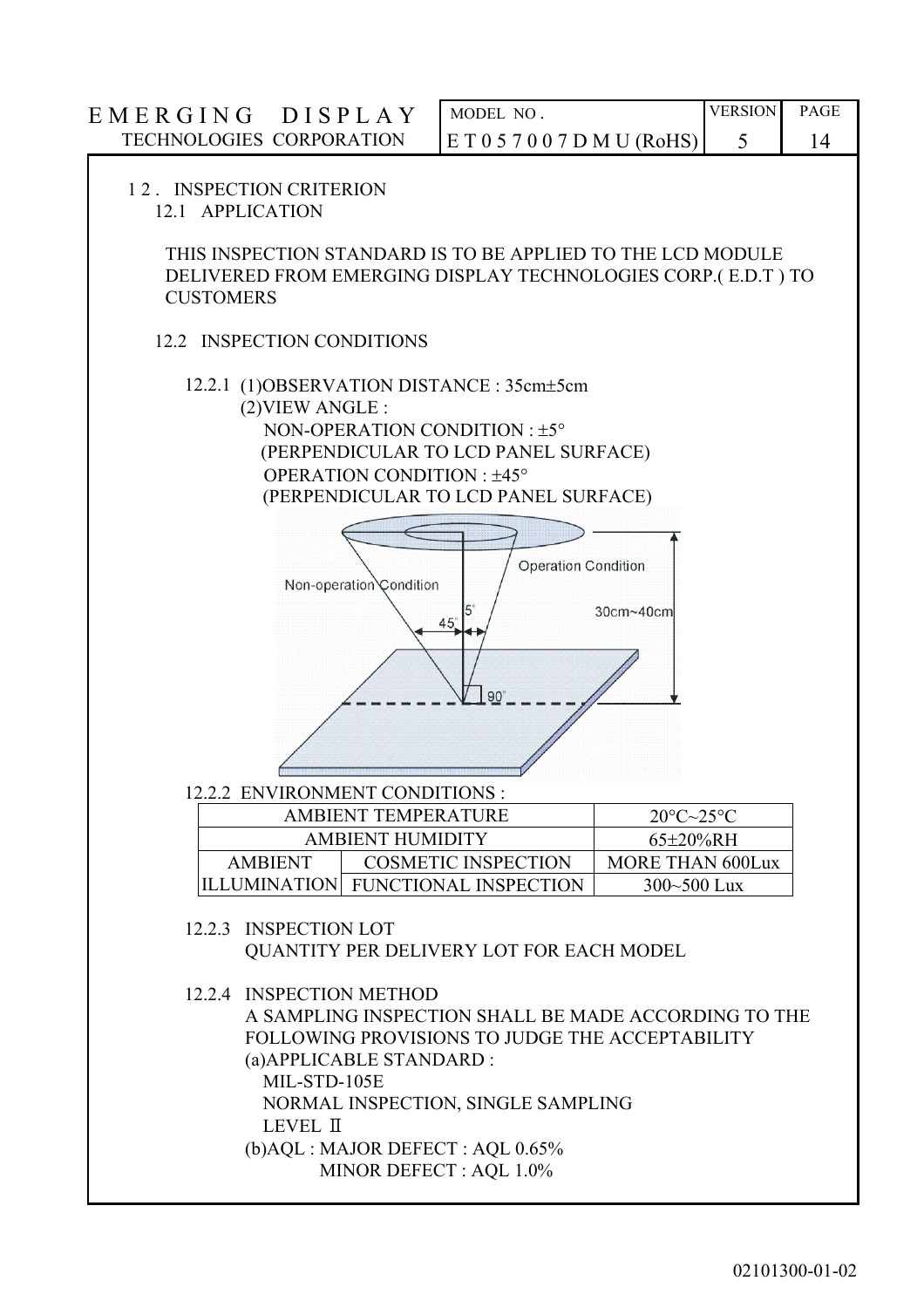| EMERGING<br><b>DISPLA</b> | MODEL NO                     | <b>VERSION</b> | <b>PAGE</b> |  |
|---------------------------|------------------------------|----------------|-------------|--|
| TECHNOLOGIES CORPORATION  | E T 0 5 7 0 0 7 D M U (RoHS) |                |             |  |

#### 12.3 INSPECTION STANDARDS

#### 12.3.1 VISUAL DEFECTS CLASSIFICATION

| TYPE OF DEFECT      | <b>INSPECTION ITEM</b>          | <b>DEFECT FEATURE</b>                                                                                                                                                              | <b>AQL</b> |
|---------------------|---------------------------------|------------------------------------------------------------------------------------------------------------------------------------------------------------------------------------|------------|
| <b>MAJOR DEFECT</b> | <b>1.DISPLAY ON</b>             | • DEFECT TO MISS SPECIFIED<br>DISPLAY FUNCTION, FOR ALL<br>AND SPECIFIED DOTS<br>EX: DISCONNECTION, SHORT<br><b>CIRCUIT ETC</b>                                                    |            |
|                     | 2.BACKLIGHT                     | $\bullet$ NO LIGHT<br>$\bullet$ FLICKERING AND OTHER<br><b>ABNORMAL ILLUMINATION</b>                                                                                               | 0.65       |
|                     | 3.DIMENSIONS                    | $\bullet$ SUBJECT TO INDIVIDUAL<br><b>ACCEPTANCE SPECIFICATIONS</b>                                                                                                                |            |
| <b>MINOR DEFECT</b> | <b>1.DISPLAY ZONE</b>           | • BLACK/WHITE SPOT<br>· BUBBLES ON POLARIZER<br>$\bullet$ NEWTON RING<br>$\bullet$ BLACK/WHITE LINE<br>$\bullet$ SCRATCH<br>$\bullet$ CONTAMINATION<br><b>• LEVER COLOR SPREED</b> |            |
|                     | <b>2.BEZEL ZONE</b>             | $\bullet$ STAINS<br>· SCRATCHES<br>• FOREIGN MATTER                                                                                                                                | 1.0        |
|                     | 3. SOLDERING                    | • INSUFFICIENT SOLDER<br>• SOLDERED IN INCORRECT<br><b>POSITION</b><br>• CONVEX SOLDERING SPOT<br>· SOLDER BALLS<br>• SOLDER SCRAPS                                                |            |
|                     | <b>4.DISPLAY ON</b><br>(ALL ON) | • LIGHT LINE                                                                                                                                                                       |            |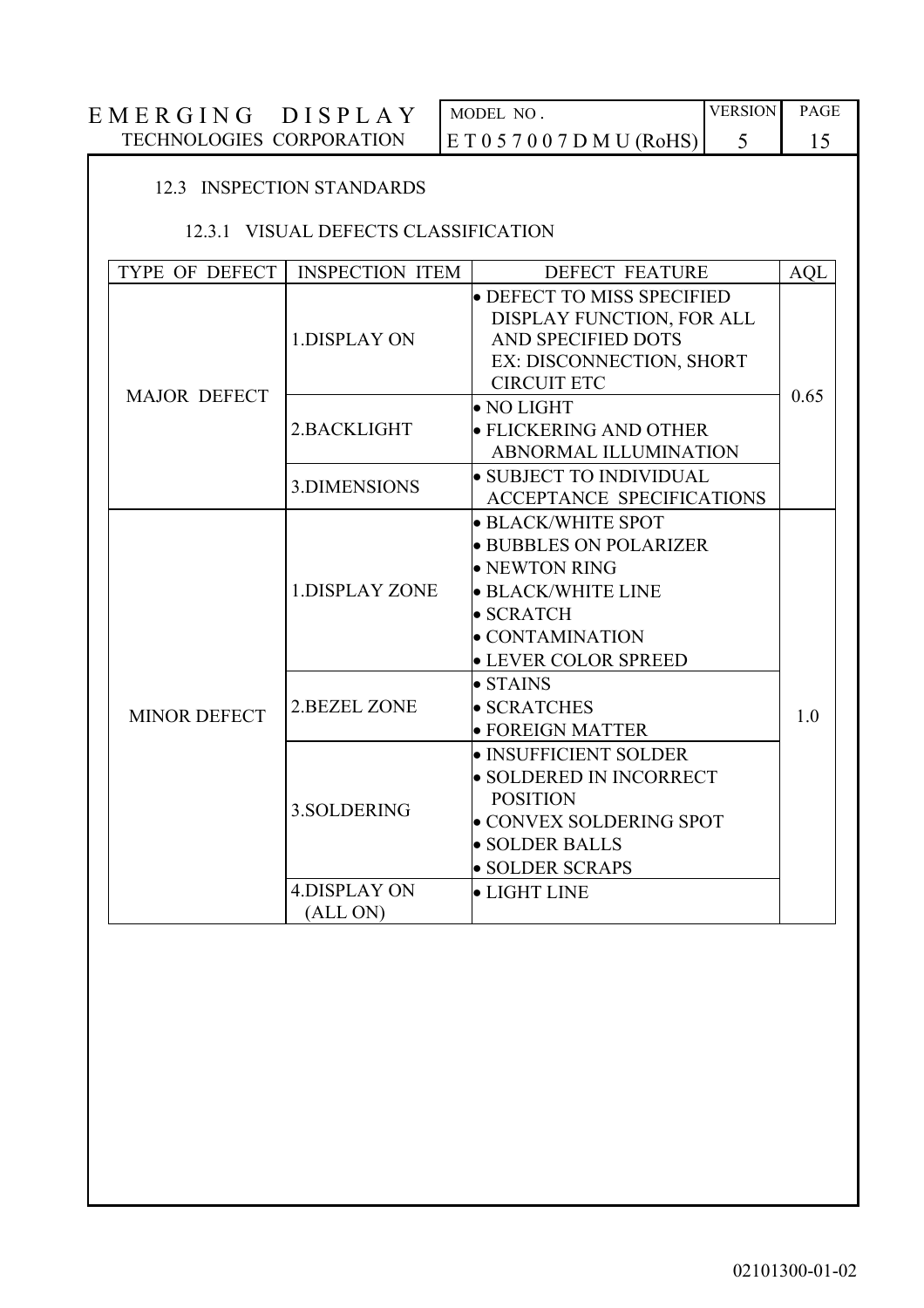### MODEL, NO.  $E T 0 5 7 0 0 7 D M U (ROHS)$

**VERSION** 5

PAGE 16

#### 13.3.2 MODULE DEFECTS CALSSIFICATION  $NO.$ **ITEM CRITERIA** (1) INCORRECT PATTERN **DISPLAY ON** (2) MISSING SEGMENT  $\mathbf{1}$ . **INSPECTION** (3) DIM SEGMENT (4) OPERATING VOLTAGE BEYOND SPEC OVERALL.  $\overline{2}$ . (1) OVERALL DIMENSION BEYOND SPEC **DIMENSIONS** (1) INSPECTION PATTERN: FULL WHITE, FULL BLACK, RED, GREEN AND BLUE SCREENS.  $(2)$ **ITEMS ACCEPTABLE COUNT BRIGHT DOT**  $N \leq 2$ **DARK DOT**  $N\leq 3$ **TOAL BRIGHT AND DARK DOTS**  $N < 4$ NOTE: **DOT DEFECT**  $3<sub>1</sub>$ 1. THE DEFINITION OF DOT: THE SIZE OF A DEFECTIVE DOT OVER 1/2 OF WHOLE DOT IS REGARDED AS ONE DEFECTIVE DOT. 2. BRIGHT DOT: DOTS APPEAR BRIGHT AND UNCHANGED IN SIZE IN WHICH LCD PANEL IS DISPLAYING UNDER BLACK PATTERN 3. DARK DOT: DOTS APPEAR DARK AND UNCHANGED IN SIZE IN WHICH LCD PANEL IS DISPLAYING UNDER PURE RED, GREEN, BLUE PICTURE. LENGTH: L WIDTH: W PERMISSIBLE NO. **FOREIGN IGNORE**  $L \leq 0.3$  $W \leq 0.05$ **BLACK/WHITE/**  $\overline{4}$ . **BRIGHT LINE/**  $0.05 < W \le 0.1$  $\overline{4}$  $0.3 < L \le 2.5$ **SCRATCH**  $0.1 < W$  $2.5 < L$ **NONE** OF VIEWING AREA  $WIDTH : W mm, LENGH : L mm$ AVERAGE DIAMETER (mm): D NUMBER OF PIECES PERMITTED **IGNORE**  $D \leq 0.15$  $0.15 < D \le 0.5$  $\overline{4}$ **FOREIGN MATTER\**  $0.5 < D$ **NONE BLACK SPOTS WHITE SPOTS \ DENT** NOTE : DIAMETER  $D=(a+b)/2$  $5<sub>1</sub>$ **(INCLUDING LIGHT) LEAKAGE DUE TO** POLARIZING PLATES PINHOLES, ETC.)  $\Leftarrow$ a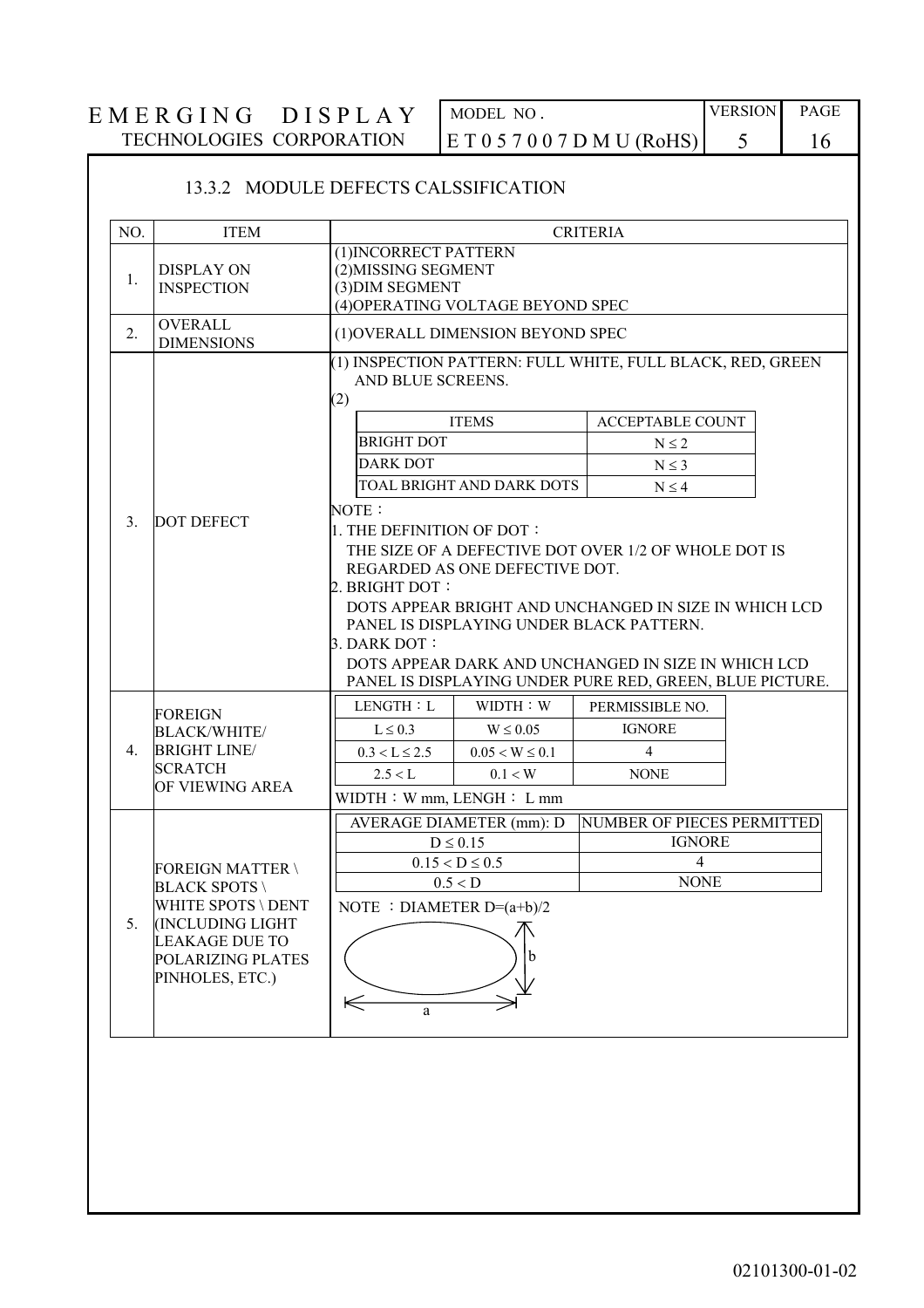MODEL NO.  $E T 0 5 7 0 0 7 D M U (RoHS)$ 

| NO. | <b>ITEM</b>                                                                      |                                                                                | <b>CRITERIA</b>                                                                                                                                                                                                                                                                                                                                                                                                                                            |                                                                                                                    |
|-----|----------------------------------------------------------------------------------|--------------------------------------------------------------------------------|------------------------------------------------------------------------------------------------------------------------------------------------------------------------------------------------------------------------------------------------------------------------------------------------------------------------------------------------------------------------------------------------------------------------------------------------------------|--------------------------------------------------------------------------------------------------------------------|
|     |                                                                                  |                                                                                | <b>AVERAGE DIAMETER</b><br>(mm) : D                                                                                                                                                                                                                                                                                                                                                                                                                        | <b>NUMBER OF PIECES</b><br><b>PERMITTED</b>                                                                        |
|     |                                                                                  |                                                                                | $D \leq 0.25$                                                                                                                                                                                                                                                                                                                                                                                                                                              | <b>IGNORE</b>                                                                                                      |
|     |                                                                                  | <b>BUBBLE ON THE</b><br><b>POLARIZER</b>                                       | $0.25 < D \le 0.5$                                                                                                                                                                                                                                                                                                                                                                                                                                         | $N \leq 5$                                                                                                         |
|     |                                                                                  |                                                                                | 0.5 < D                                                                                                                                                                                                                                                                                                                                                                                                                                                    | <b>NOTE</b>                                                                                                        |
|     |                                                                                  | <b>SURFACE STATUS</b>                                                          | $D < 0.1$ mm                                                                                                                                                                                                                                                                                                                                                                                                                                               | <b>IGNORE</b>                                                                                                      |
|     |                                                                                  |                                                                                | $0.1 < D \le 0.3$ mm                                                                                                                                                                                                                                                                                                                                                                                                                                       | $N \leq 3$                                                                                                         |
|     |                                                                                  | CF FAIL / SPOT                                                                 | $D < 0.1$ mm                                                                                                                                                                                                                                                                                                                                                                                                                                               | <b>IGNORE</b>                                                                                                      |
|     |                                                                                  |                                                                                | $0.1 < D \le 0.3$ mm                                                                                                                                                                                                                                                                                                                                                                                                                                       | $N \leq 3$                                                                                                         |
| 6.  | <b>BUBBLES OF</b><br><b>POLARIZER</b><br>/DIRT/CF FAIL<br><b>/SURFACE STAINS</b> | AS FOLLOWING.<br>$\Leftarrow$                                                  | ON ACTIVE DISPLAY AREA. THE DEFECT OF POLARIZER<br>BUBBLE SHALL BE IGNORED IF THE POLARIZER BUBBLE<br>APPEARS ON THE OUTSIDE OF ACTIVE DISPLAY AREA.<br>OBSERVED WHEN THE MODULE IS POWER ON.<br>(3) THE DEFINITION OF AVERAGE DIAMETER, D IS DEFINED<br>AVERAGE DIAMETER $(D)=(a+b)/2$<br>a                                                                                                                                                               | NOTE: (1)POLARIZER BUBBLE IS DEFINED AS THE BUBBLE APPEARS<br>(2) THE EXTRANEOUS SUBSTANCE IS DEFINED AS IT CAN BE |
| 7.  | LINE DEFECT ON<br><b>DISPLAY</b>                                                 |                                                                                | OBVIOUS VERTICAL OR HORIZONTAL LINE DEFECT IS NOT ALLOW                                                                                                                                                                                                                                                                                                                                                                                                    |                                                                                                                    |
| 8.  | MURA ON DISPLAY                                                                  |                                                                                | IT'S OK IF MURA IS SLIGHT VISIBLE THROUNG 6% ND FILTER                                                                                                                                                                                                                                                                                                                                                                                                     |                                                                                                                    |
| 9.  | <b>UNEVEN COLOR</b><br>SPREAD,<br><b>COLORATION</b>                              |                                                                                | (1) TO BE DETERMINED BASED UPON THE STANDARD SAMPLE.                                                                                                                                                                                                                                                                                                                                                                                                       |                                                                                                                    |
| 10. | <b>BEZEL</b><br><b>APPEARANCE</b>                                                |                                                                                | (1) BEZEL MAY NOT HAVE RUST, BE DEFORMED OR HAVE FINGER<br>PRINTS STAINS OF OTHER CONTAMINATION.                                                                                                                                                                                                                                                                                                                                                           |                                                                                                                    |
| 11  | <b>PCB</b>                                                                       | THAN THREE PLACES.<br>CHARACTERISTIC CHART.<br>PARTS.<br>CHARACTERISTIC CHART. | (2) BEZEL MUST COMPLY WITH JOB SPECIFICATIONS.<br>(1) THERE MAY NOT BE MORE THAN 2mm OF SEALANT OUTSIDE<br>THE SEAL AREA ON THE PCB, AND THERE SHOULD BE NO MORE<br>(2) NO OXIDATION OR CONTAMINATION PCB TERMINALS.<br>(3) PARTS ON PCB MUST BE THE SAME AS ON THE PRODUCTION<br>(4) THE JUMPER ON THE PCB SHOULD CONFORM TO THE PRODUCT<br>(5) IF SOLDER GETS ON BEZEL TAB PADS, LED PAD, ZEBRA PAD OR<br>SCREW HOLD PAD, MAKE SURE IT IS SMOOTHED DOWN. | THERE SHOULD BE NO WRONG PARTS, MISSING PARTS OR EXCESS                                                            |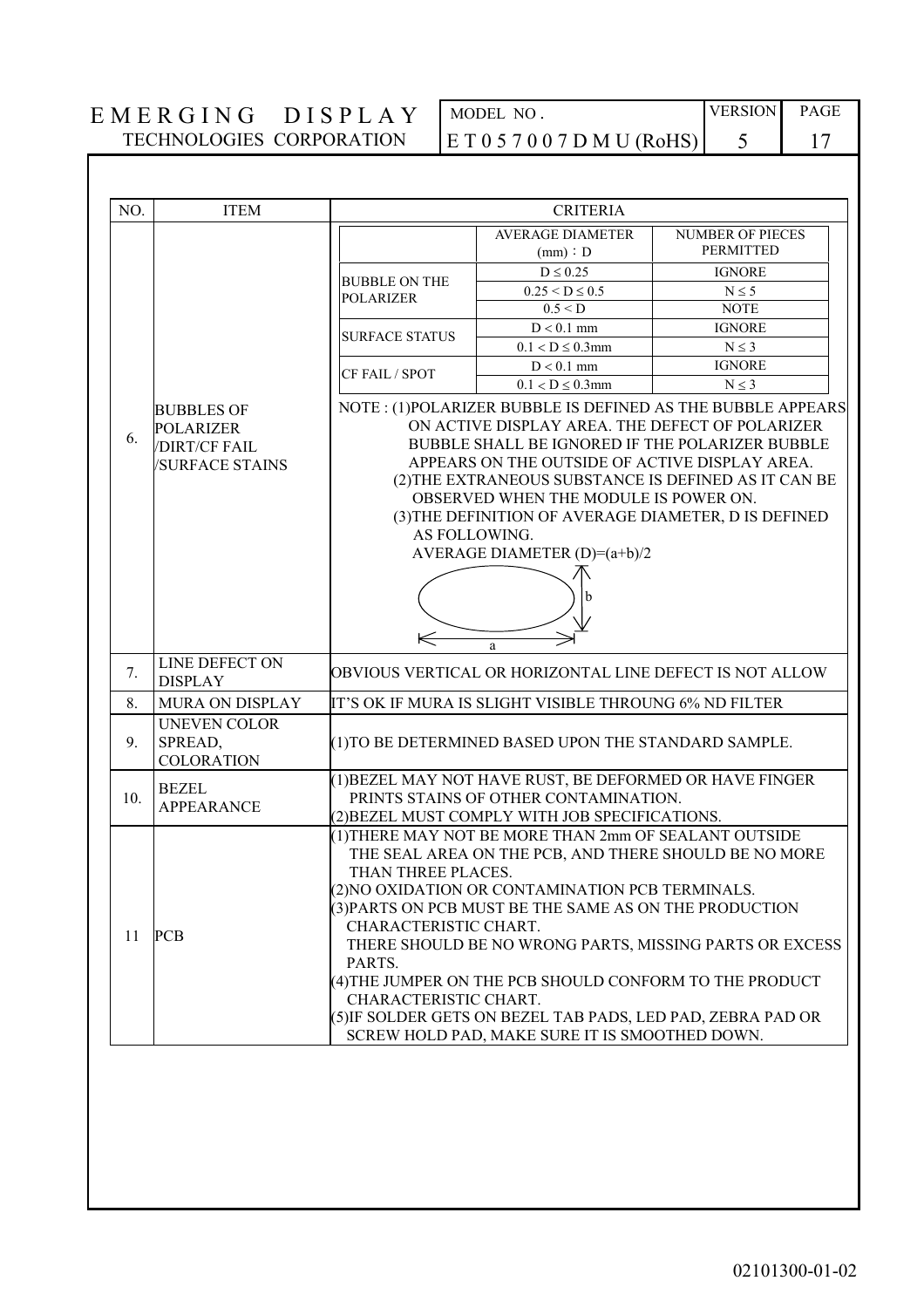# $\begin{tabular}{l|c|c|c|c|c} \hline \multicolumn{1}{c|}{EMERGING} & DISPLAY & \multicolumn{1}{c|}{\text{MODEL NO}}. \\\hline \multicolumn{1}{c|}{\text{TECHNOLOGIES CORPORTION}} & E\ T\ 0\ 5\ 7\ 0\ 0\ 7\ D\ M\ U\ (RoHS) & 5 \\ \hline \end{tabular} \label{eq:1}$

**VERSION** PAGE

18

| NO. | <b>ITEM</b>      | <b>CRITERIA</b>                                                                                                                                                                                                                                                                                                            |
|-----|------------------|----------------------------------------------------------------------------------------------------------------------------------------------------------------------------------------------------------------------------------------------------------------------------------------------------------------------------|
|     |                  | (1) NO SOLDERING FOUND ON THE SPECIFIED PLACE<br>(2) INSUFFICENT SOLDER<br>$(a)$ LSI, IC<br>A POOR WETTING OF SOLDER IS BETWEEN LOWER BEND OR<br>"HEEL" OF LEAD AND PAD<br><b>SOLDER FILLET</b><br>(b)CHIP COMPONENT<br>· SOLDER IS LESS THAN 50% OF SIDES AND FRONT FACE<br><b>WETTING</b><br><b>SOLDER FILLET</b><br>1/2 |
| 12. | <b>SOLDERING</b> | SOLDER WETS 3 SIDES OF TERMINAL, BUT LESS THAN 25% OF<br>$\bullet$<br>SIDES AND FRONT SURFACE AREA ARE COVERED<br><b>SOLDER</b>                                                                                                                                                                                            |
|     |                  | (3) PARTS ALIGMENT<br>$(a)$ LSI, IC<br>LEAD WIDTH IS MORE THAN 50% BEYOND PAD OUTLINE                                                                                                                                                                                                                                      |
|     |                  |                                                                                                                                                                                                                                                                                                                            |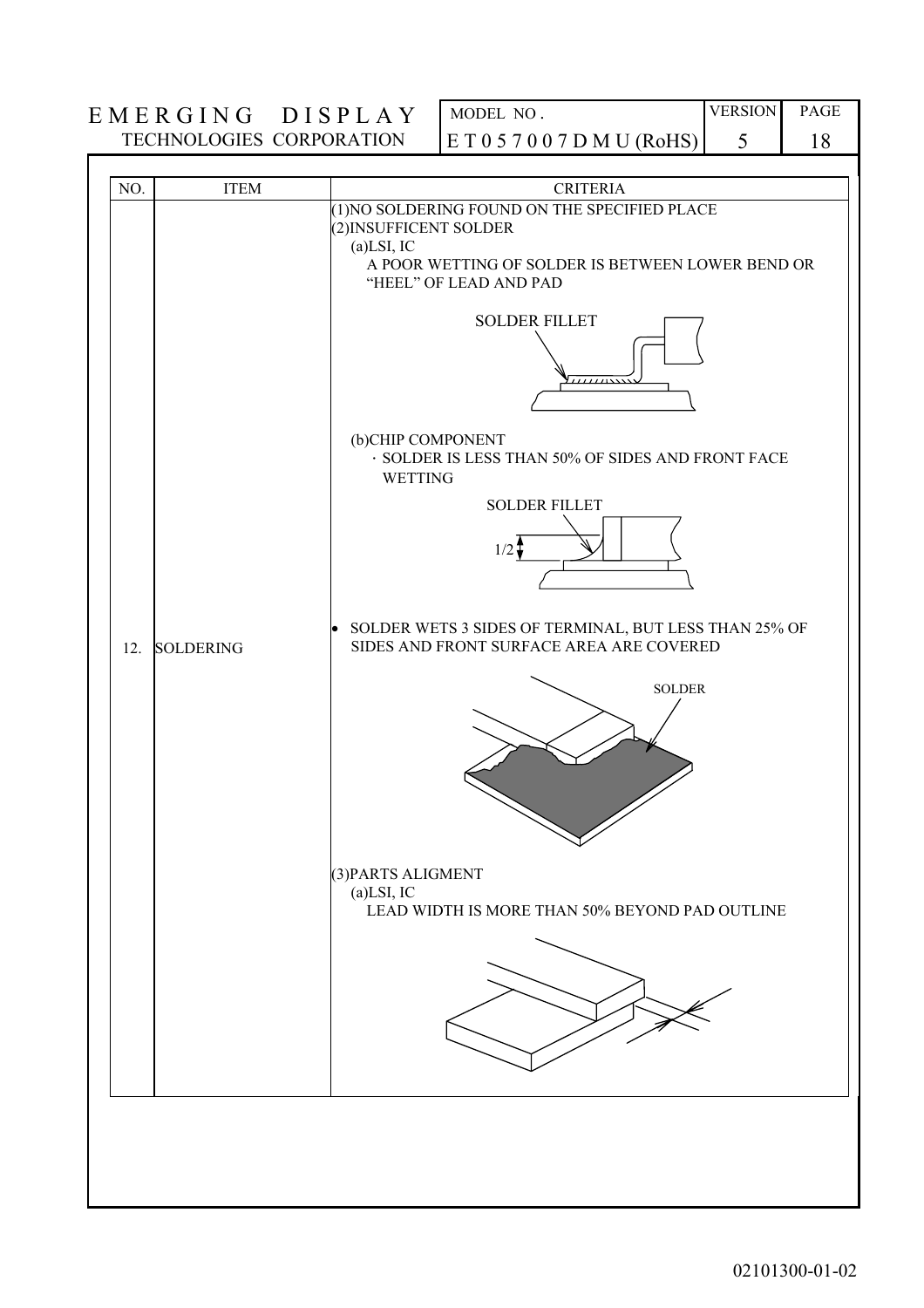MODEL NO.  $E T 0 5 7 0 0 7 D M U (RoHS)$ 

**VERSION** PAGE

19

5

| NO.      | <b>ITEM</b>                         | <b>CRITERIA</b>                                                                                                                                                                                                                                                                                                                                                                                                                                                                                                                                                                                                                                                                                                                                                                                                                                                                                                                                                                      |
|----------|-------------------------------------|--------------------------------------------------------------------------------------------------------------------------------------------------------------------------------------------------------------------------------------------------------------------------------------------------------------------------------------------------------------------------------------------------------------------------------------------------------------------------------------------------------------------------------------------------------------------------------------------------------------------------------------------------------------------------------------------------------------------------------------------------------------------------------------------------------------------------------------------------------------------------------------------------------------------------------------------------------------------------------------|
|          |                                     | (b)CHIP COMPONENT<br>COMPONENT IS OFF CENTER, AND MORE THAN 50% OF THE<br><b>LEADS IS OFF THE PAD OUTLINE</b>                                                                                                                                                                                                                                                                                                                                                                                                                                                                                                                                                                                                                                                                                                                                                                                                                                                                        |
| 12.      | <b>SOLDERING</b>                    |                                                                                                                                                                                                                                                                                                                                                                                                                                                                                                                                                                                                                                                                                                                                                                                                                                                                                                                                                                                      |
|          |                                     | (4) NO UNMELTED SOLDER PASTE MAY BE PRESENT ON THE PCB.<br>5) NO COLD SOLDER JOINTS, MISSING SOLDER CONNECTIONS,<br>OXIDATION OR ICICLE.<br>6) NO RESIDUE OR SOLDER BALLS ON PCB.<br>(7) NO SHORT CIRCUITS IN COMPONENTS ON PCB.                                                                                                                                                                                                                                                                                                                                                                                                                                                                                                                                                                                                                                                                                                                                                     |
| $13_{-}$ | <b>BACKLIGHT</b>                    | (1) NO LIGHT<br>(2) FLICKERING AND OTHER ABNORMAL ILLUMINATION<br>(3) SPOTS OR SCRATCHES THAT APPEAR WHEN LIT MUST BE JUDGED<br>USING LCD SPOT, LINES AND CONTAMINATION STANDARDS.<br>(4) BACKLIGHT DOESN'T LIGHT OR COLOR IS WRONG.                                                                                                                                                                                                                                                                                                                                                                                                                                                                                                                                                                                                                                                                                                                                                 |
| 14.      | <b>GENERAL</b><br><b>APPEARANCE</b> | (1) NO OXIDATION, CONTAMINATION, CURVES OR, BENDS ON<br>INTERFACE PIN (OLB) OF TCP.<br>(2) NO CRACKS ON INTERFACE PIN (OLB) OF TCP.<br>(3) NO CONTAMINATION, SOLDER RESIDUE OR SOLDER BALLS<br>ON PRODUCT.<br>(4) THE IC ON THE TCP MAY NOT BE DAMAGED, CIRCUITS.<br>(5) THE UPPERMOST EDGE OF THE PROTECTIVE STRIP ON THE<br>INTERFACE PIN MUST BE PRESENT OR LOOK AS IF IT CAUSE THE<br><b>INTERFACE PIN TO SEVER.</b><br>(6) THE RESIDUAL ROSIN OR TIN OIL OF SOLDERING<br>(COMPONENT OR CHIP COMPONENT) IS NOT BURNED INTO<br><b>BROWN OR BLACK COLOR.</b><br>(7) SEALANT ON TOP OF THE ITO CIRCUIT HAS NOT HARDENED.<br>(8) PIN TYPE MUST MATCH TYPE IN SPECIFICATION SHEET.<br>(9)LCD PIN LOOSE OR MISSING PINS.<br>(10) PRODUCT PACKAGING MUST THE SAME AS SPECIFIED ON<br>PACKAGING SPECIFICATION SHEET.<br>(11) PRODUCT DIMENSION AND STRUCTURE MUST CONFORM TO<br>PRODUCT SPECIFICATION SHEET.<br>(12) THE APPEARANCE OF HEAT SEAL SHOULD NOT ADMIT ANY<br>DIRT AND BREAK. |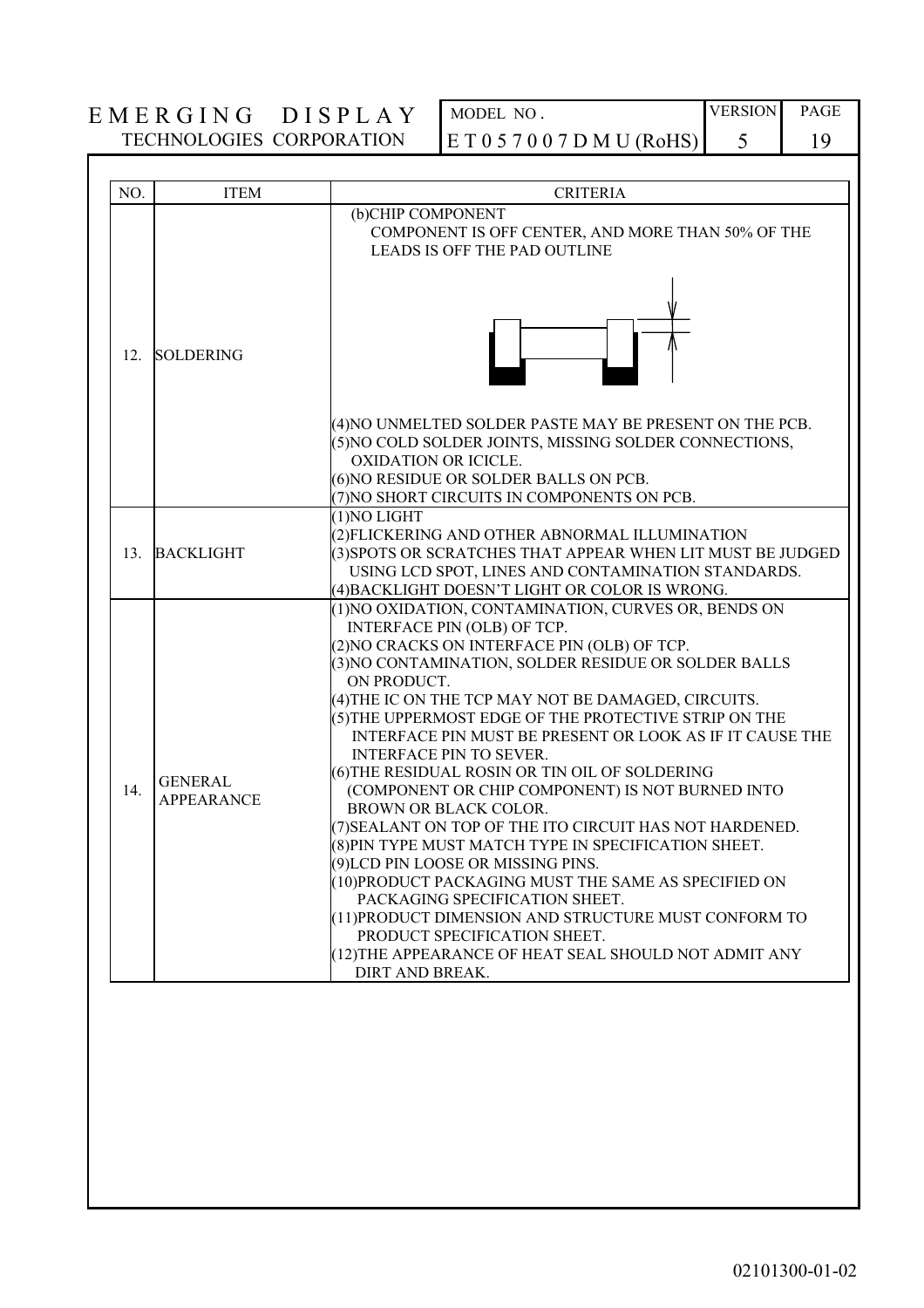MODEL NO.  $E T 0 5 7 0 0 7 D M U (RoHS)$ 

20

|                      | THE LCD WITH EXTENSIVE CRACK IS NOT ACCEPTABLE |                          |                                                                 |                                                                                                                                                                                                                                                                                                                                                                                                                                                                                                                                                                                                                                                                                                               |
|----------------------|------------------------------------------------|--------------------------|-----------------------------------------------------------------|---------------------------------------------------------------------------------------------------------------------------------------------------------------------------------------------------------------------------------------------------------------------------------------------------------------------------------------------------------------------------------------------------------------------------------------------------------------------------------------------------------------------------------------------------------------------------------------------------------------------------------------------------------------------------------------------------------------|
|                      | <b>GENERAL GLASS CHIP:</b>                     | a<br>$\leq t/2$          | b<br>< VIEWING AREA                                             | $\mathbf c$<br>$\leq 1/8X$                                                                                                                                                                                                                                                                                                                                                                                                                                                                                                                                                                                                                                                                                    |
|                      |                                                | t/2 > 0.52t              | $\leq$ W/2                                                      | $\leq 1/8X$                                                                                                                                                                                                                                                                                                                                                                                                                                                                                                                                                                                                                                                                                                   |
|                      |                                                |                          |                                                                 |                                                                                                                                                                                                                                                                                                                                                                                                                                                                                                                                                                                                                                                                                                               |
|                      |                                                |                          |                                                                 |                                                                                                                                                                                                                                                                                                                                                                                                                                                                                                                                                                                                                                                                                                               |
|                      |                                                |                          |                                                                 |                                                                                                                                                                                                                                                                                                                                                                                                                                                                                                                                                                                                                                                                                                               |
|                      | h                                              |                          |                                                                 |                                                                                                                                                                                                                                                                                                                                                                                                                                                                                                                                                                                                                                                                                                               |
|                      | a                                              |                          |                                                                 |                                                                                                                                                                                                                                                                                                                                                                                                                                                                                                                                                                                                                                                                                                               |
|                      |                                                |                          | b                                                               | $\mathbf c$                                                                                                                                                                                                                                                                                                                                                                                                                                                                                                                                                                                                                                                                                                   |
|                      |                                                | $\leq t/2$               | < VIEWING AREA                                                  | $\leq 1/8\mathrm{X}$<br>$\leq 1/8X$                                                                                                                                                                                                                                                                                                                                                                                                                                                                                                                                                                                                                                                                           |
|                      |                                                |                          |                                                                 |                                                                                                                                                                                                                                                                                                                                                                                                                                                                                                                                                                                                                                                                                                               |
| <b>CRACKED GLASS</b> |                                                |                          |                                                                 |                                                                                                                                                                                                                                                                                                                                                                                                                                                                                                                                                                                                                                                                                                               |
|                      | a                                              |                          |                                                                 |                                                                                                                                                                                                                                                                                                                                                                                                                                                                                                                                                                                                                                                                                                               |
|                      |                                                |                          |                                                                 |                                                                                                                                                                                                                                                                                                                                                                                                                                                                                                                                                                                                                                                                                                               |
|                      |                                                |                          |                                                                 |                                                                                                                                                                                                                                                                                                                                                                                                                                                                                                                                                                                                                                                                                                               |
|                      | CHIP ON ELECTRODE PAD                          | a                        | b                                                               | $\mathbf c$<br>$\leq 1/8 \rm X$                                                                                                                                                                                                                                                                                                                                                                                                                                                                                                                                                                                                                                                                               |
|                      |                                                |                          |                                                                 |                                                                                                                                                                                                                                                                                                                                                                                                                                                                                                                                                                                                                                                                                                               |
|                      |                                                |                          |                                                                 |                                                                                                                                                                                                                                                                                                                                                                                                                                                                                                                                                                                                                                                                                                               |
|                      |                                                | a                        | b                                                               | $\mathbf c$                                                                                                                                                                                                                                                                                                                                                                                                                                                                                                                                                                                                                                                                                                   |
|                      |                                                |                          |                                                                 | $\leq$ L                                                                                                                                                                                                                                                                                                                                                                                                                                                                                                                                                                                                                                                                                                      |
|                      |                                                |                          |                                                                 |                                                                                                                                                                                                                                                                                                                                                                                                                                                                                                                                                                                                                                                                                                               |
|                      |                                                |                          |                                                                 |                                                                                                                                                                                                                                                                                                                                                                                                                                                                                                                                                                                                                                                                                                               |
|                      |                                                |                          |                                                                 |                                                                                                                                                                                                                                                                                                                                                                                                                                                                                                                                                                                                                                                                                                               |
|                      |                                                |                          |                                                                 |                                                                                                                                                                                                                                                                                                                                                                                                                                                                                                                                                                                                                                                                                                               |
|                      |                                                |                          |                                                                 |                                                                                                                                                                                                                                                                                                                                                                                                                                                                                                                                                                                                                                                                                                               |
|                      |                                                |                          |                                                                 |                                                                                                                                                                                                                                                                                                                                                                                                                                                                                                                                                                                                                                                                                                               |
|                      |                                                |                          |                                                                 |                                                                                                                                                                                                                                                                                                                                                                                                                                                                                                                                                                                                                                                                                                               |
|                      |                                                |                          |                                                                 |                                                                                                                                                                                                                                                                                                                                                                                                                                                                                                                                                                                                                                                                                                               |
|                      |                                                |                          |                                                                 |                                                                                                                                                                                                                                                                                                                                                                                                                                                                                                                                                                                                                                                                                                               |
|                      |                                                |                          |                                                                 |                                                                                                                                                                                                                                                                                                                                                                                                                                                                                                                                                                                                                                                                                                               |
|                      |                                                |                          |                                                                 |                                                                                                                                                                                                                                                                                                                                                                                                                                                                                                                                                                                                                                                                                                               |
|                      |                                                |                          |                                                                 |                                                                                                                                                                                                                                                                                                                                                                                                                                                                                                                                                                                                                                                                                                               |
|                      |                                                |                          |                                                                 |                                                                                                                                                                                                                                                                                                                                                                                                                                                                                                                                                                                                                                                                                                               |
|                      |                                                | <b>CORNER PART:</b><br>h | $\rm{a}$<br>$> t/2$ $\quad$ , $\leq 2t$<br>$\leq$ t<br>$\leq$ t | *W=DISTANCE BETWEEN<br><b>SEALANT AREA AND LCD</b><br><b>PANEL EDGE</b><br>$X = LCD$ SIDE LENGTH<br>$t = GLASSTHICKNESS$<br>$\leq$ W/2<br>*W=DISTANCE BETWEEN<br><b>SEALANT AREA AND LCD</b><br><b>PANEL EDGE</b><br>$X = LCD$ SIDE LENGTH<br>$t = GLASSTHICKNESS$<br>$\leq 0.5$ mm<br>* X=LCD SIDE WIDTH<br>t=GLASS THICKNESS<br>$\leq 1/8X$<br>*X=LCD SIDE WIDTH<br>$t = GLASSTHICKNESS$<br>L=ELECTRODE PAD LENGTH<br><b>OIF GLASS CHIPPING THE ITO</b><br>TERMINAL, OVER 2/3 OF THE ITO MUST<br>REMAIN AND BE, INSPECTED<br>ACCORDING TO ELECTRODE<br><b>TERMINAL SPECIFICATIONS</b><br><b>@IF THE PRODUCT WILL BE HEAT</b><br>SEALED BY THE CUSTOMER,<br>THE ALIGNMENT MARK MUST NOT<br><b>BE DEMAGED</b> |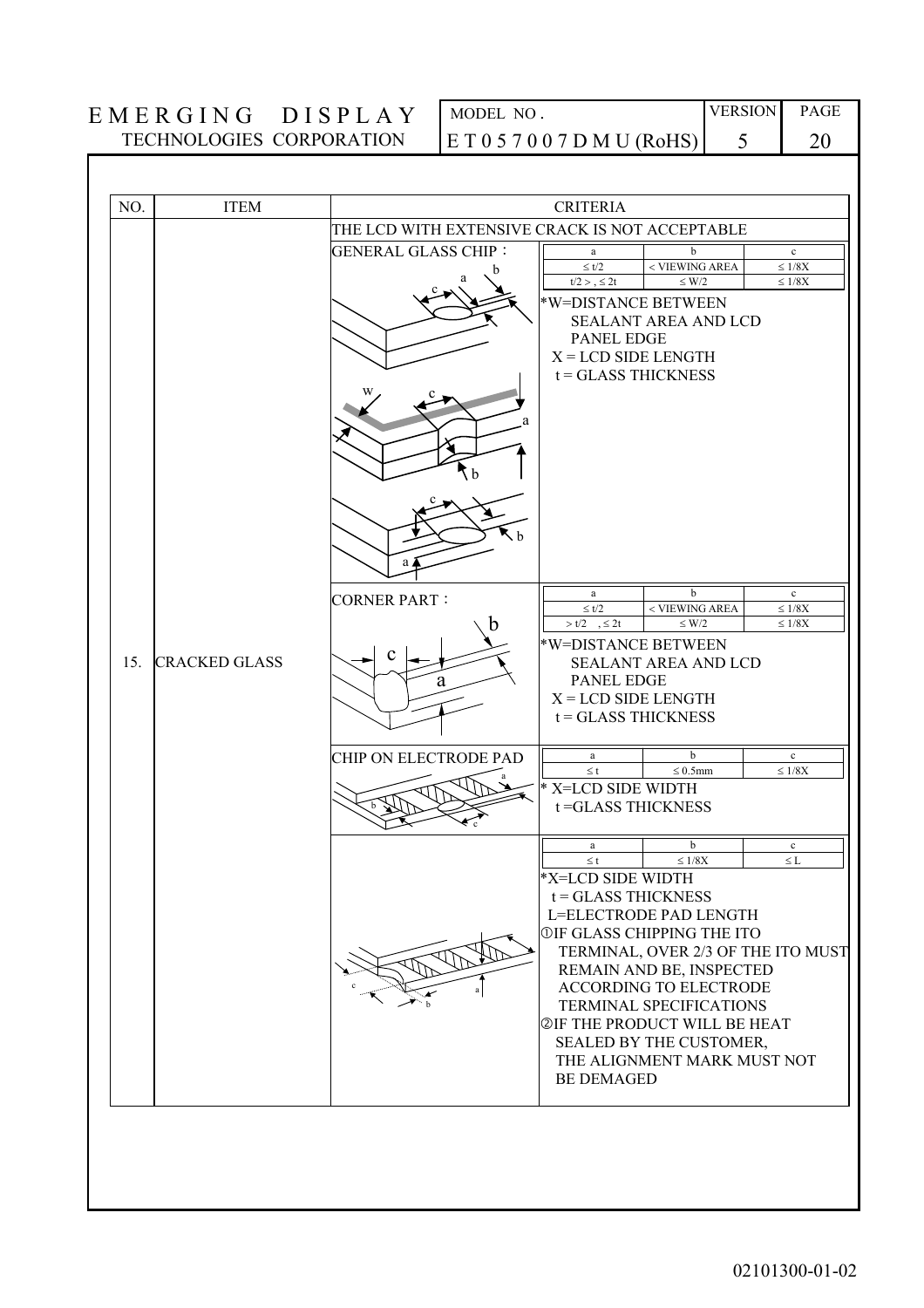#### **VERSION** PAGE MODEL NO. EMERGING DISPLAY TECHNOLOGIES CORPORATION  $E T 0 5 7 0 0 7 D M U (RoHS)$ 5 21

#### 12.4 RELIABILITY TEST

#### 12.4.1 STANDARD SPECIFICATIONS FOR RELIABILITY OF LCD MODULE

| N <sub>O</sub> | <b>ITEM</b>                                           | <b>DESCRIPTION</b>                                                                                                             |
|----------------|-------------------------------------------------------|--------------------------------------------------------------------------------------------------------------------------------|
| 1              | <b>OPERATION</b>                                      | HIGH TEMPERATURE THE SAMPLE SHOULD BE ALLOWED TO STAND AT +70°C FOR 240<br><b>HRS</b>                                          |
| $\overline{2}$ | <b>OPERATION</b>                                      | LOW TEMPERATURE THE SAMPLE SHOULD BE ALLOWED TO STAND AT -20°C FOR 240<br><b>HRS</b>                                           |
| 3              | <b>STORAGE</b>                                        | HIGH TEMPERATURE THE SAMPLE SHOULD BE ALLOWED TO STAND AT +80°C FOR 240<br><b>HRS</b>                                          |
| $\overline{4}$ | <b>STORAGE</b>                                        | LOW TEMPERATURE THE SAMPLE SHOULD BE ALLOWED TO STAND AT -30°C FOR 240<br><b>HRS</b>                                           |
| 5              | HIGH TEMP /<br><b>HUMIDITY TEST</b><br><b>STORAGE</b> | THE SAMPLE SHOULD BE ALLOWED TO STAND AT 60°C , 90% RH<br>240 HRS                                                              |
| 6              | THERMAL SHOCK<br>(NOT OPERATED)                       | THE SAMPLE SHOULD BE ALLOWED TO STAND THE FOLLOWING<br>110 CYCLES OF OPERATION:<br>-40°C FOR 30 MINUTES ~ +85°C FOR 30 MINUTES |
| 7              | <b>ESD</b><br>(ELECTROSTATIC<br>DISCHARGE)            | AIR DISCHARGE ± 12KV<br> CONTACT DISCHARGE ± 8KV                                                                               |

NOTE (1): THE TEST SAMPLES HAVE RECOVERY TIME FOR 2 HOURS AT ROOM TEMPERATURE BEFORE THE FUNCTION CHECK. IN THE STANDARD CONDITIONS. THERE IS NO DISPLAY FUNCTION NG ISSUE OCCURRED.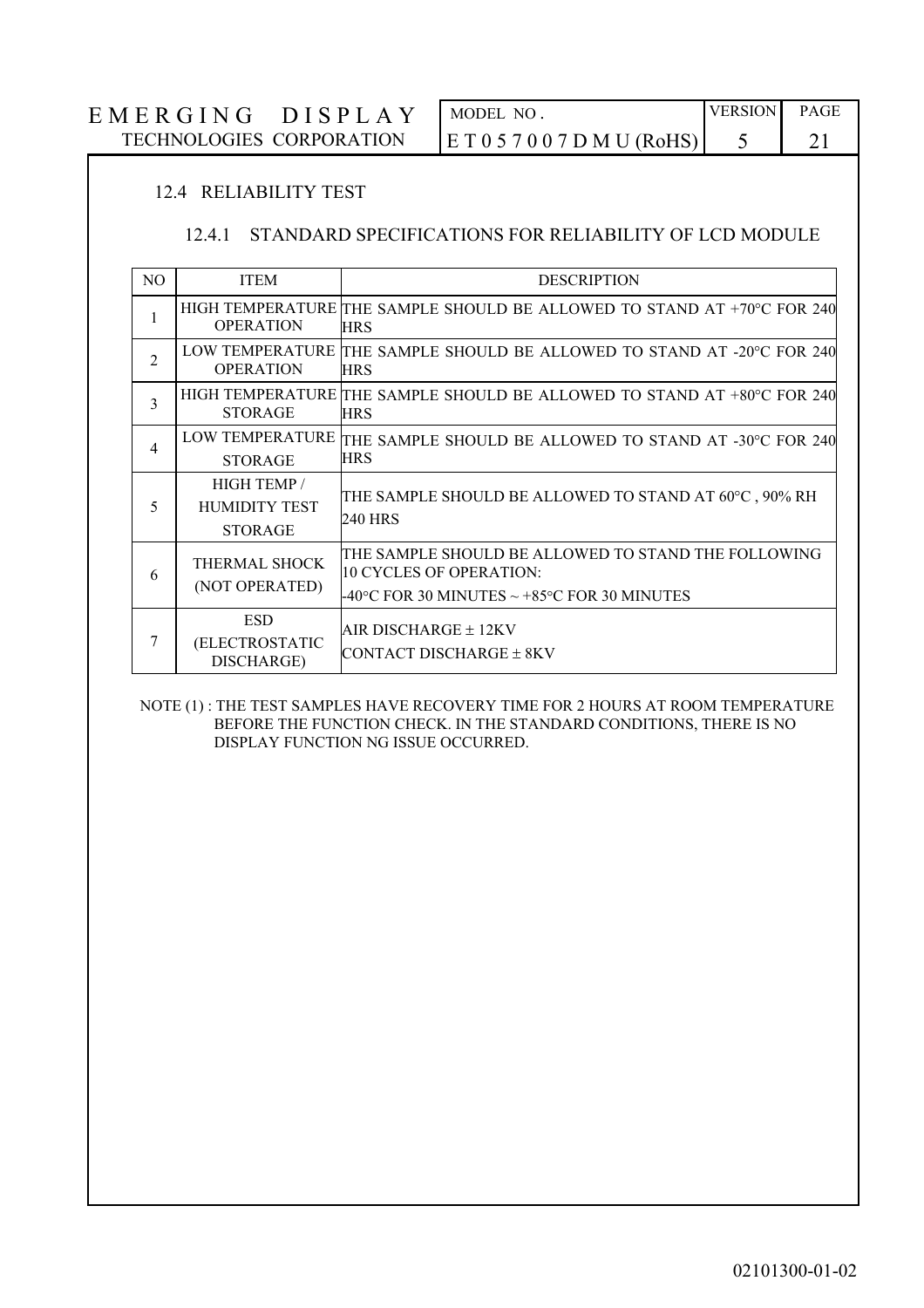| $DISPLAY$ MODEL NO.<br>EMERGING |                              | <b>VERSION</b> | PAGE |
|---------------------------------|------------------------------|----------------|------|
| TECHNOLOGIES CORPORATION        | E T 0 5 7 0 0 7 D M U (RoHS) |                |      |

#### 12.5 TESTING CONDITIONS AND INSPECTION CRITERIA

FOR THE FINAL TEST THE TESTING SAMPLE MUST BE STORED AT ROOM TEMPERATURE FOR 24 HOURS, AFTER THE TESTS LISTED IN TABLE 12.5, STANDARD SPECIFICATIONS FOR RELIABILITY HAVE BEEN EXECUTED IN ORDER TO ENSURE STABILITY.

| NО | <b>ITEM</b>        | <b>TEST MODEL</b>             | <b>INSPECTION CRITERIA</b>             |
|----|--------------------|-------------------------------|----------------------------------------|
|    | <b>CURRENT</b>     | REFER TO SPECIFICATION        | THE CURRENT CONSUMPTION SHOULD         |
|    | <b>CONSUMPTION</b> |                               | CONFORM TO THE PRODUCT SPECIFICATION.  |
|    | <b>CONTRAST</b>    | <b>REFER TO SPECIFICATION</b> | AFTER THE TESTS HAVE BEEN EXECUTED,    |
|    |                    |                               | THE CONTRAST MUST BE LARGER THAN       |
|    |                    |                               | HALF OF ITS INITIAL VALUE PRIOR TO THE |
|    |                    |                               | TESTS.                                 |
|    | APPEARANCE         | VISUAL INSPECTION             | <b>DEFECT FREE</b>                     |

#### 12.6 OPERATION

- 12.6.1 DO NOT CONNECT OR DISCONNECT MODULES TO OR FROM THE MAIN SYSTEM WHILE POWER IS BEING SUPPLIED.
- 12.6.2 USE THE MODULE WITHIN SPECIFIED TEMPERATURE ; LOWER TEMPERATURE CAUSES THE RETARDATION OF BLINKING SPEED OF THE DISPLAY: HIGHER TEMPERATURE MAKES OVERALL DISPLAY DISCOLOR. WHEN THE TEMPERATURE RETURNS TO NORMALITY. THE DISPLAY WILL OPERATE NORMALLY.
- 12.6.3 ADJUST THE LC DRIVING VOLTAGE TO OBTAIN THE OPTIMUM CONTRAST.
- 12.6.4 POWER ON SEQUENCE INPUT SIGNALS SHOULD NOT BE SUPPLIED TO LCD MODULE BEFORE POWER SUPPLY VOLTAGE IS APPLIED AND REACHES THE SPECIFIED VALUE. IF ABOVE SEQUENCE IS NOT FOLLOWED, CMOS LSIS OF LCD MODULES MAY BE DAMAGED DUE TO LATCH - UP PROBLEM.
- 12.6.5 NOT ALLOWED TO INFLICT ANY EXTERNAL STRESS AND TO CAUSE ANY MECHANICAL INTERFERENCE ON THE BENDING AREA OF FPC DURING THE TAIL BENDING BACKWARDS! DO NOT STRESS FPC AND IC ON THE MODULE!